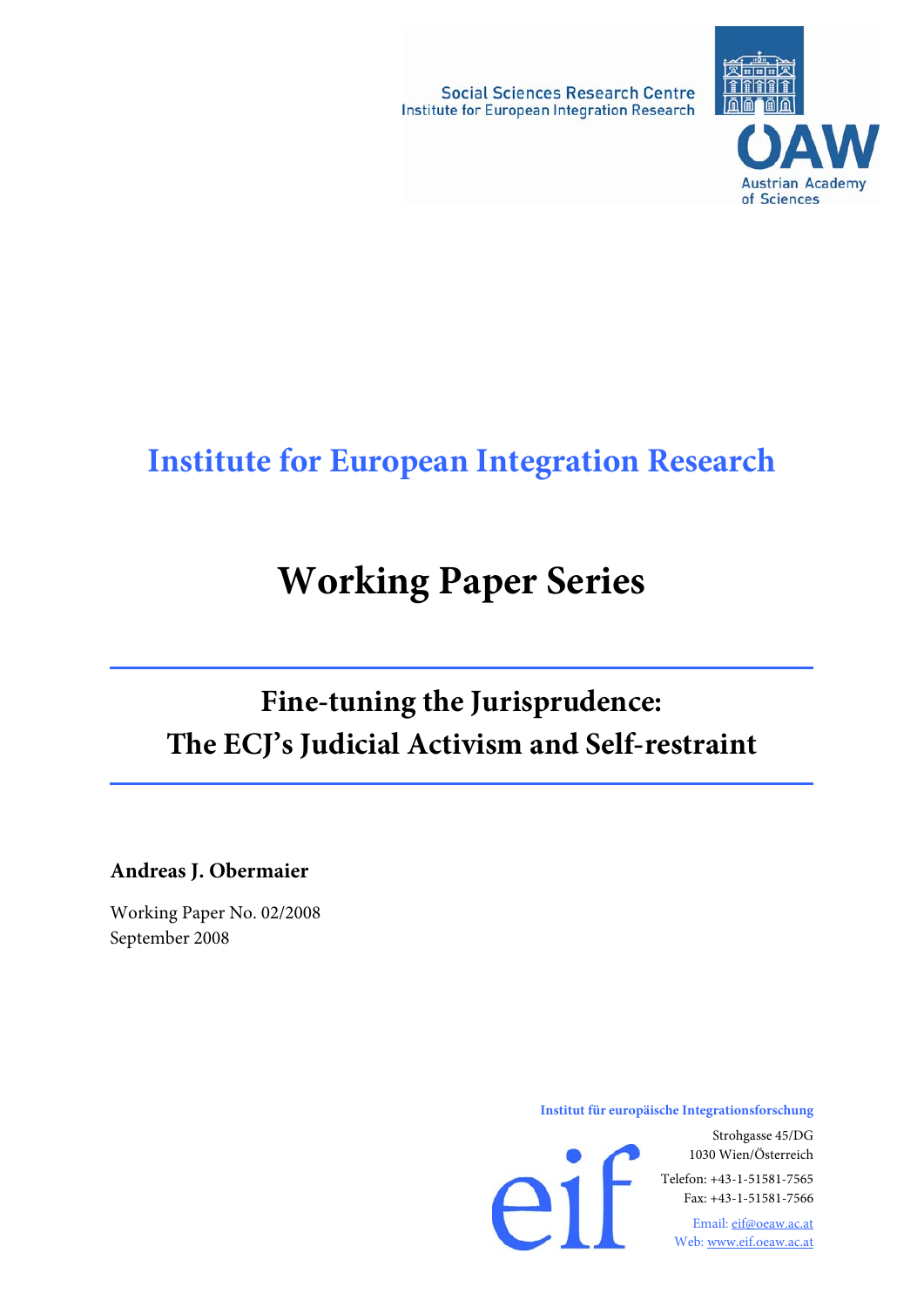### **Abstract**

*Legal and political science scholars omit an important variable in explaining compliance with ECJ rulings: the fine-tuning in the follow-up cases. This paper shows with the Kohll/Decker social policy jurisprudence that, first, the Court applied the principles of free movement of services and goods to the Luxembourg health care system in the initial rulings in this series of cases and thereby challenged the institutional configuration of national welfare states. Step by step the ECJ extended the legal principles to other Member States and to similar cases. At the same time, however, the Court exercised self-restraint by narrowing the principles and by thus limiting the impact of its decisions largely to the less costly ambulatory sector. This fine-tuning of the jurisprudence influenced implementation processes and ultimately facilitated Member State compliance.* 

#### **Keywords**

*Compliance, European Court of Justice, fine-tuning of rulings, judicial activism, judicial politics, judicial self-restraint, Kohll/Decker jurisprudence*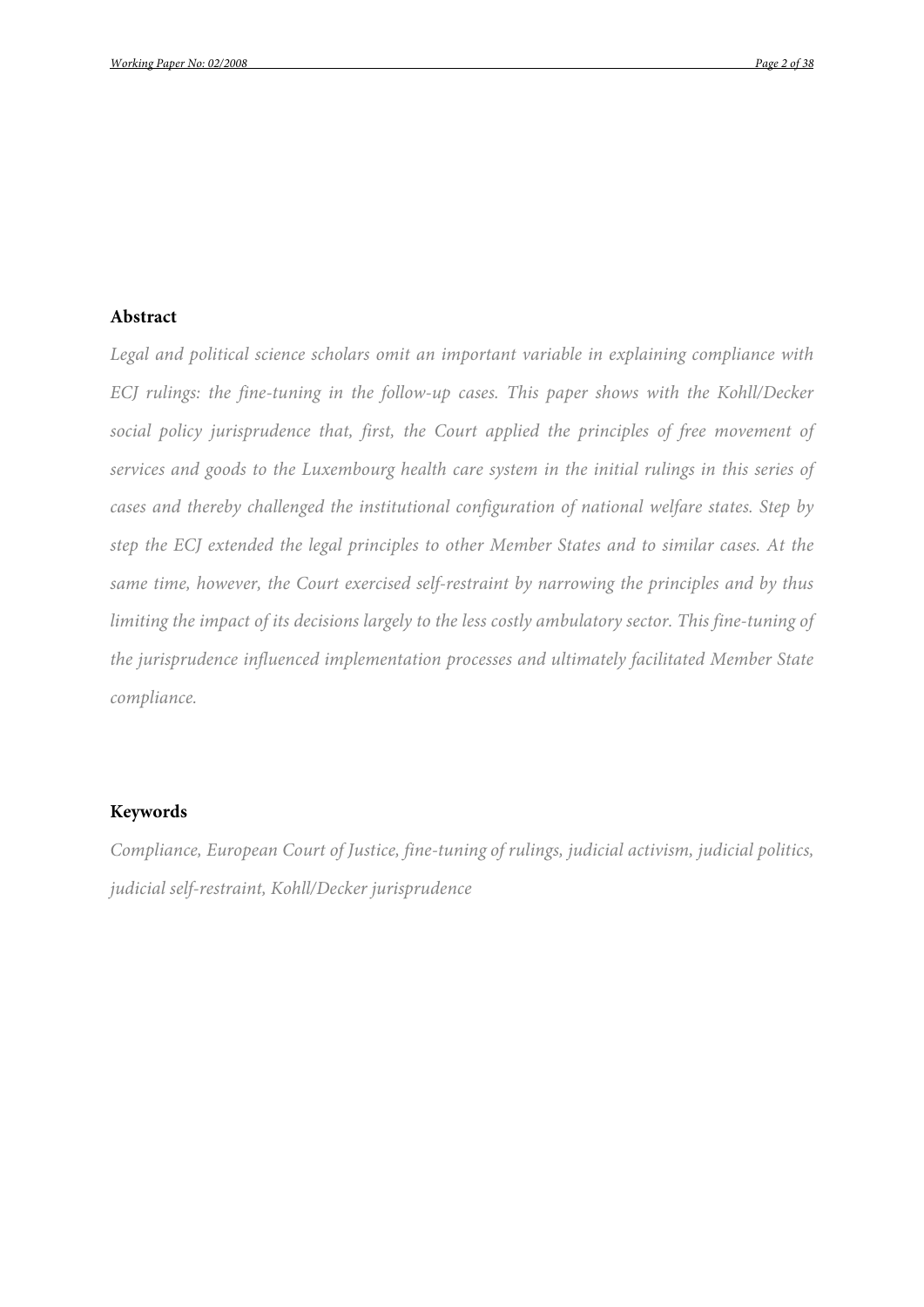# **Contents**

| 1.   |                                                                              |
|------|------------------------------------------------------------------------------|
| 2.   |                                                                              |
| 2.1. |                                                                              |
| 2.2. |                                                                              |
| 2.3. |                                                                              |
| 2.4. |                                                                              |
| 3.   | Fine-tuning Doctrines by the ECJ: Judicial Activism and Self-restraint  15   |
| 3.1. |                                                                              |
| 3.2. | The Follow-up Jurisprudence: Extending and Narrowing down Doctrines  19      |
| 3.3. | Member State Preoccupation with the Kohll/Decker Jurisprudence  24           |
| 3.4. |                                                                              |
| 4.   | Fine-tuning and its Consequences for Implementation: Germany, France and the |
|      |                                                                              |
| 4.1. |                                                                              |
| 4.2. |                                                                              |
| 4.3. |                                                                              |
| 5.   |                                                                              |
| 6.   |                                                                              |
| 7.   | .35                                                                          |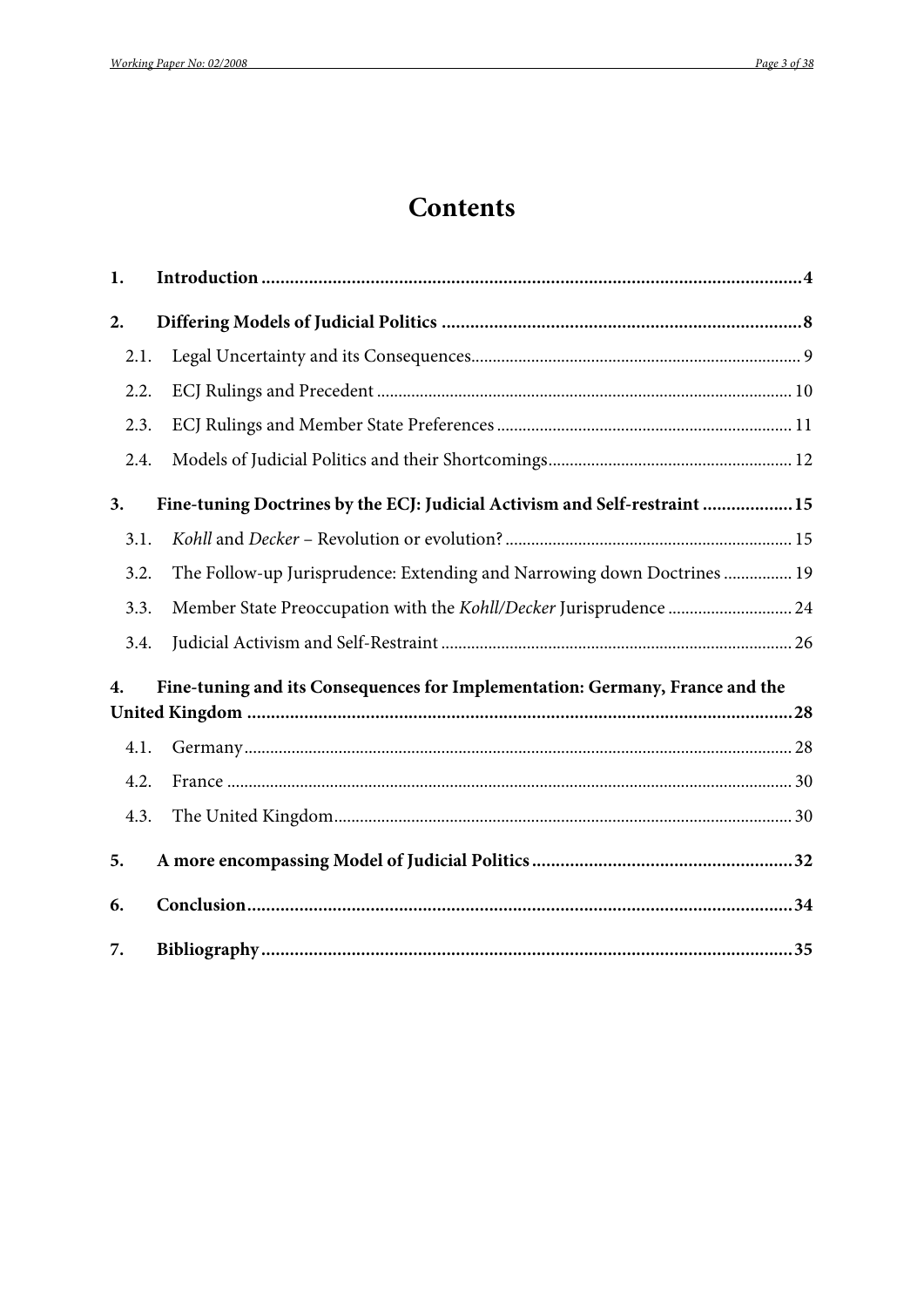# <span id="page-3-0"></span>**1. INTRODUCTION[1](#page-3-1)**

Paul Pierson (2004) and others (see e.g. Abbott 2001; Mahoney and Rueschemeyer 2003) (re-) introduced the concept of time into political science in the early 2000s. Pierson claimed that while many important social processes unfold over longer periods of time, most scholars focus on the immediate (2004: 79). This paper will pay attention to this concern: It will start from the immediate (two leading European Court of Justice rulings) and examine the long-term process they caused (the fine-tuning of these two rulings).

The long-term process I will investigate started in April of 1998, when *Kohll* and *Decker[2](#page-3-2)* , two key European Court of Justice (ECJ) social policy rulings, were decided. Initially, all EU Member States that had commented on these cases in the written and oral proceedings before the Court refused the implementation of the legal principles of these rulings (see e.g. Palm et al. 2000; Jorens and Hajdú 2005). The recurrent argument used was that these leading cases unjustifiably interfered in the organisation of domestic social protection systems, a domain reserved exclusively to EU Member States. Among other Member States, Germany, France and the United Kingdom (UK) refused to accept that the rulings, which were aimed at Luxembourg's social security system, were transferable to their own systems. The French government even went so far as to instruct its insurance funds to disregard the rulings altogether.<sup>[3](#page-3-3)</sup> Concomitantly to the rejection by Member State governments, political and legal science accounts postulated – based on the doctrinal content of *Kohll* and *Decker* – the destruction of domestic social protection systems (see e.g. Ferrera 2005; Leibfried 2005; Martinsen 2005a). However, *Kohll* and *Decker* were only the beginning; follow-up rulings fine-tuned these cases.<sup>[4](#page-3-4)</sup> Fine-tuning will be understood here as the extension and/or limitation of the scope of judicial doctrines elaborated in a leading case in the follow-up rulings.

<span id="page-3-1"></span><sup>&</sup>lt;sup>1</sup> I would like to thank the following persons for their comments and insights: Gerda Falkner, Stephan Leibfried, Klaus Sieveking, Reinhard Slepcevic and Peter Slominski.

<span id="page-3-2"></span><sup>2</sup> Case C-158/96, *Raymond Kohll vs. Union des Caisses de Maladie* [1998] ECR I-1931; Case C-120/95, *Nicolas Decker vs. Caisse de Maladie des Employés Privés* [1998] ECR I-1831.

<span id="page-3-3"></span><sup>3</sup> See a circular of the *Ministère de l'Emploi et de la Solidarité* from 29 June 1998, in possession of the author.

<span id="page-3-4"></span><sup>4</sup> The series of rulings taken together will be referred to in short as the "*Kohll/Decker* jurisprudence".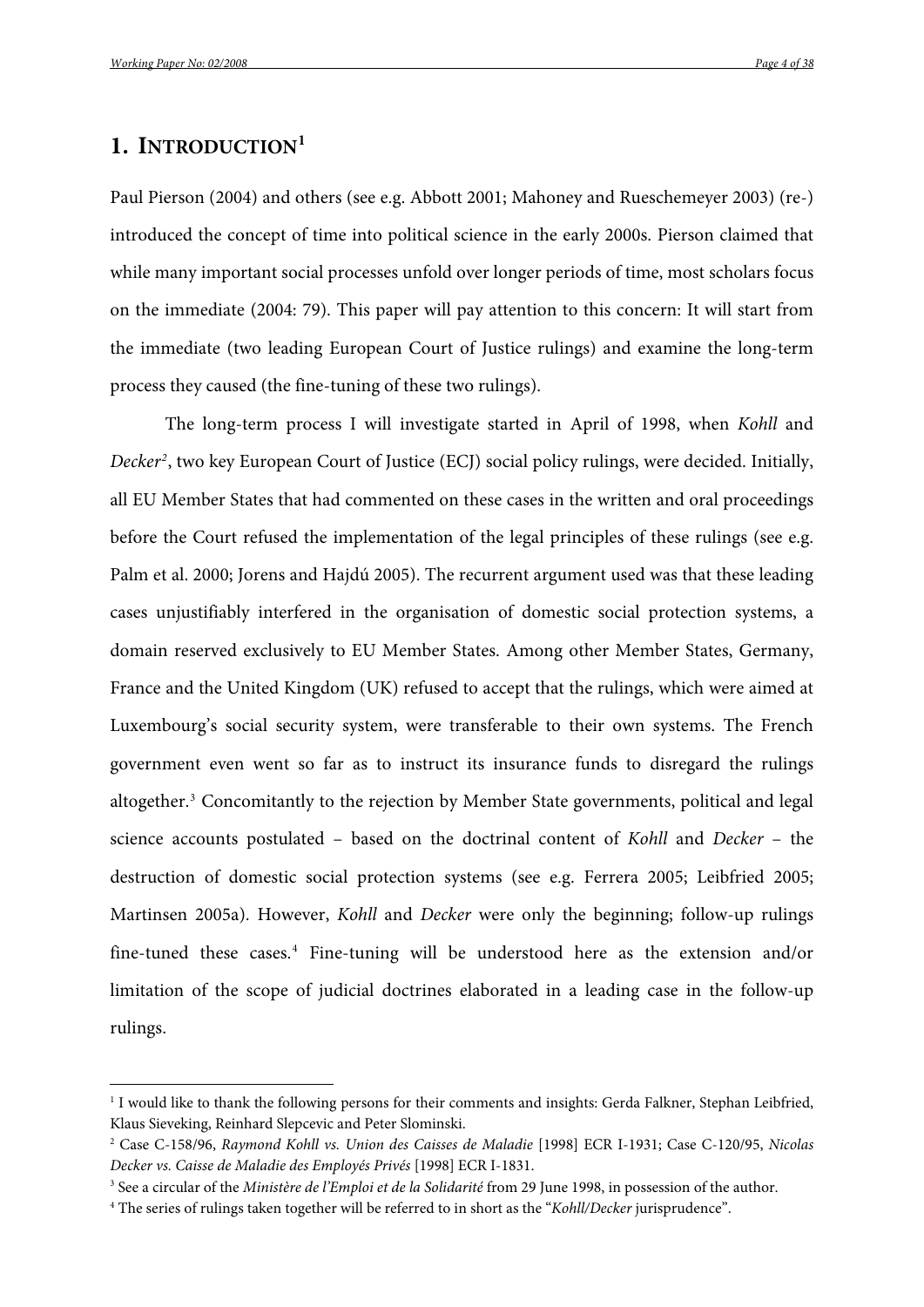Despite the initial obstruction to the principles enshrined in *Kohll* and *Decker*, Germany, France and the UK incorporated them into their social codes in a later stage. It turned out that Member States did not have to alter core features of their social protection systems; the actual impact of the rulings was therefore rather modest when compared to the one postulated. What role did the ECJ's fine-tuning in the follow-up rulings to *Kohll* and *Decker* play in all this? Did the fine-tuning interact with domestic implementation efforts?

The present paper transcends existing models of judicial politics, understood as the impact of a court's case law on how legislators and administrators take decisions. Conventional models of judicial politics have conceived the ECJ either as a strategic rational actor that tries to accommodate Member States' preferences (see e.g. Garrett 1995; Garrett et al. 1998; Alter 2001; Hartley 2007), or as an autonomous judicial actor that exercises considerable discretion *vis-à-vis* Member States (see e.g. Burley and Mattli 1993; Stone Sweet 2004; Cichowski 2007). I argue that the ECJ in the *Kohll/Decker* jurisprudence oscillated between "judicial activism" and "self-restraint". According to Hjalte Rasmussen, judicial activism "connotes regular judicial policy-making in pursuance of policy-objectives which usurp the rule and policy-making powers of other branches of government" (1998: 26–27). The concept of judicial self-restraint is "commonly used to designate the situation in which judges defer their judgements to some extent ... to the political branches of government" (Rasmussen 1986: 33). I claim that the ECJ is both a strategic and an autonomous actor. It enjoys considerable autonomy from Member State interference and has its own agenda of applying EC law uniformly across Member States. At the same time, its autonomy is constrained by Member State interests, especially when their core functions are affected. Ultimately, the Court wants to ensure that Member States accept its rulings and incorporate them in their laws and administrative practices.

If we want to observe the (partially contradicting) aims of applying EC law uniformly and of guaranteeing compliance at work, we have to take a look at three distinct layers of judicial politics. The first layer consists of a leading case (or cases) in which the ECJ decides a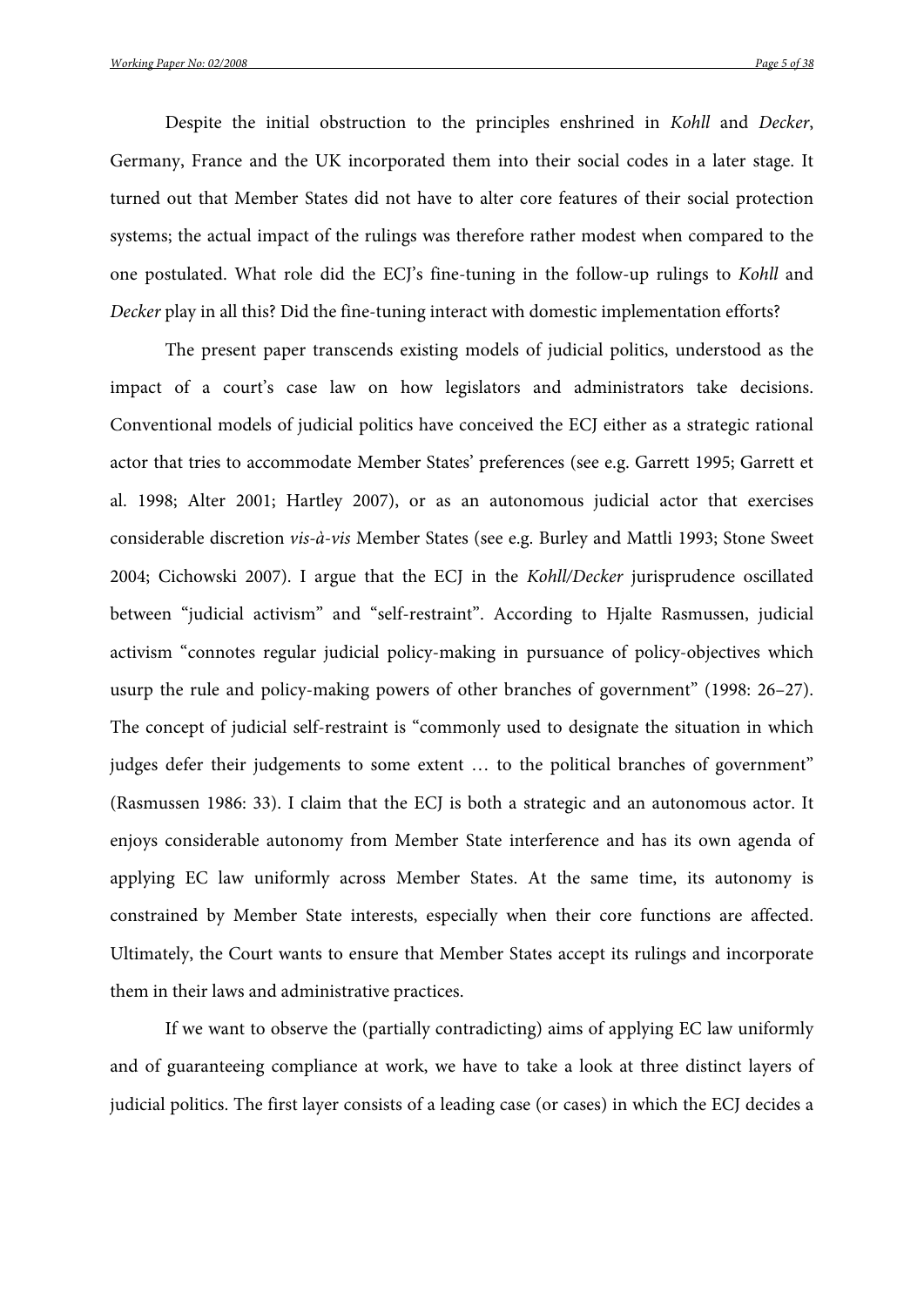question of principle and lays down the material<sup>5</sup> doctrines with which the question at hand has to be answered. The second layer consists of an ensuing process of fine-tuning the principles developed in the leading case in follow-up rulings. Even though, outside the formal structure of interaction between the ECJ, national courts, the European Commission and Member State governments<sup>[6](#page-5-1)</sup>, communication is categorically denied<sup>[7](#page-5-2)</sup>, they engage in a subtle "dialogue" via the fine-tuning process. If the ECJ has delivered a key ruling for a specific question in a specific country, further questions about its actual scope remain open. To close this gap, national courts submit additional preliminary questions. This may either concern another Member State, potentially with a different system, or it may regard a different question related to the first ruling. The ECJ in the course of fine-tuning its decisions then applies the principles elaborated earlier to other Member States and other case constellations. At the same time, it further refines the already existing principles and adds new ones. This process of fine-tuning the jurisprudence leads to the third layer of judicial politics: interaction of ECJ rulings and implementation processes at the Member State level. The repeated interaction between national courts (as well as Member State governments in the proceedings) and the ECJ allows the latter to steadily refine its earlier rulings. In doing so, the Court is able to accommodate concerns and criticism by Member State governments. In turn, the finetuning may help to overcome Member State non-compliance, it may help governments and national courts to better understand the meaning and impact of the ECJ decisions, and it may allow governments to draw horizontal conclusions for their implementation.<sup>[8](#page-5-3)</sup>

In the remainder of this paper I proceed as follows: First, I elaborate the different conceptualisations of judicial politics and their differences along the lines of legal uncertainty and its consequences, Member State preferences and ECJ precedent (1). Second, I explain how

<span id="page-5-0"></span><sup>&</sup>lt;sup>5</sup> I adopt the distinction between structural and material doctrines by Joseph Weiler. For him, a structural doctrine lays down a "normative framework that purports to govern fundamental issues, such as the structure of relationships between Community and member states," whereas a material doctrine does "the same in relation to, for example, the economic and social content of that relationship" (1994: 512).

<span id="page-5-1"></span><sup>6</sup> See Section 4 EC Treaty, as well as the statute and the rules of procedure of the ECJ. For a detailed description of the procedural framework in preliminary rulings see Granger (2004: 5–7).

<span id="page-5-2"></span><sup>&</sup>lt;sup>7</sup> Interviews in the framework of my doctoral thesis with an ECJ advocate general as well as with staff from the ECI have confirmed this.

<span id="page-5-3"></span><sup>8</sup> With horizontal conclusions I do not only mean that Member States apply the principles elaborated by the ECJ to the same cases in their system but also to other similar cases.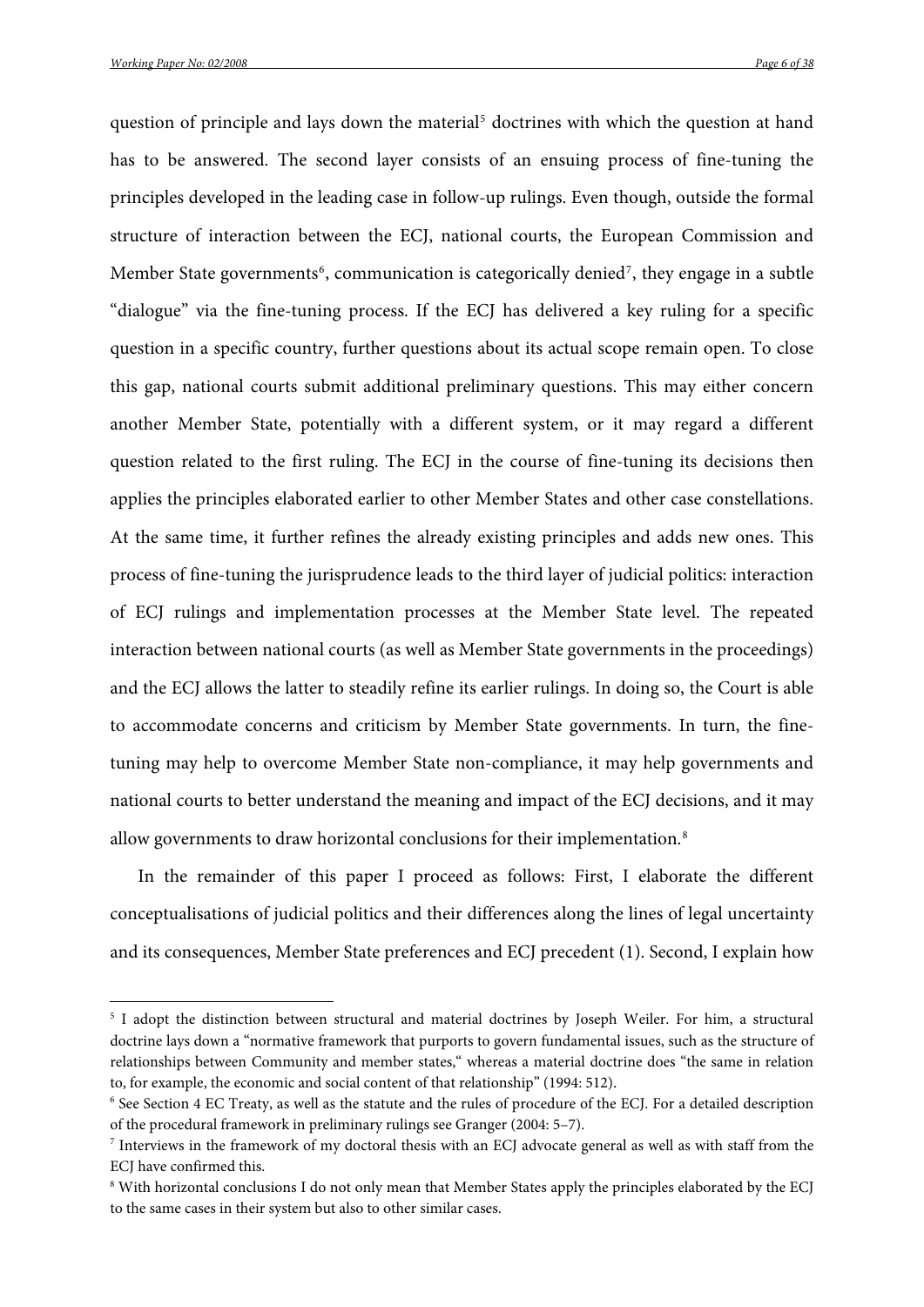the ECJ fine-tuned the *Kohll/Decker* jurisprudence and, in doing this, how it oscillated between activism and self-restraint (2). In section three, I present the fine-tuning and its impact on implementation in three Member States: France, Germany and the UK (3). The fourth part deals with my own conceptualisation of judicial politics (4). Finally, I conclude my paper with a short summary of the findings and their consequences for how we assess the impact of ECJ rulings on Member States.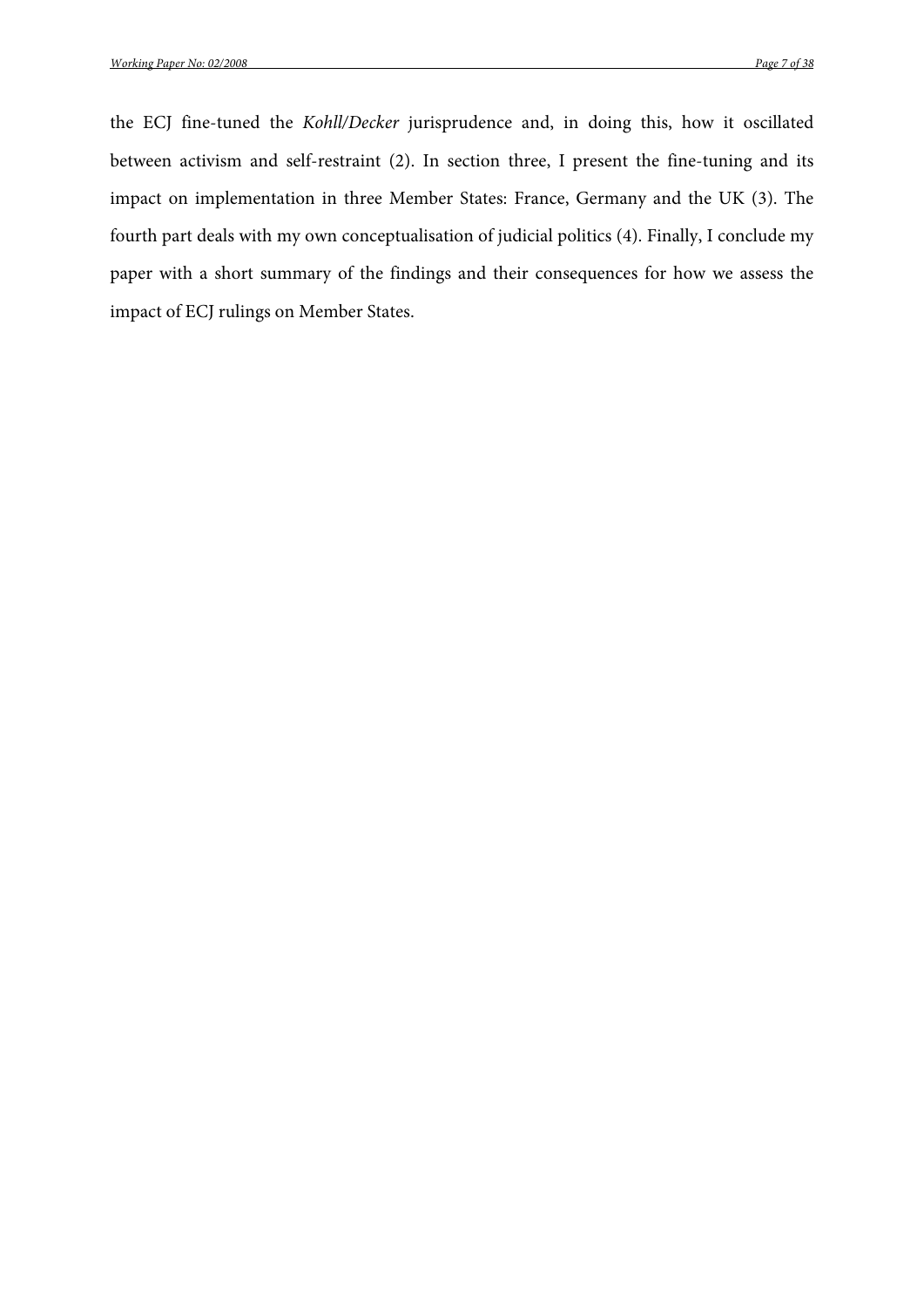<span id="page-7-0"></span>*Working Paper No: 02/2008 Page 8 of 38*

-

### **2. DIFFERING MODELS OF JUDICIAL POLITICS**

EU scholarship has brought forward several explicit and implicit models of judicial politics. These models differ along three lines: first, whereas for some authors legal uncertainty caused by ECJ rulings precludes policy reform, for others it is the very condition for understanding compliance. Second, according to some, the ECJ has developed a fragmented and incoherent case law, while for others the Court method was systematic. Third, some authors conceive the ECJ as a rational strategic actor that tries to accommodate political interests, whereas others see it as an autonomous judicial actor that has considerable discretion *vis-à-vis* Member States. These differences between the models of judicial politics will be further elaborated below.

Classical authors in legal philosophy and legal sociology such as Hans Kelsen (1992, reprint), Herbert Hart (1961) and Niklas Luhmann (1987, 3rd edition) have debated at length the problem of the indeterminacy which is imminent in law. EU scholarship has taken up this debate. Alec Stone Sweet held that "adjudication functions to reduce the indeterminacy of legal norms through *(a)* use, that is, argumentation, interpretation, application, and *(b)* the propagation of argumentation frameworks" (2004: 38). I argue that adjudication also causes legal uncertainty<sup>[9](#page-7-1)</sup>, at least in the short run. This is the case for ECJ rulings that very often create a high degree of uncertainty for EU Member States as to how to implement them as well as for national courts as to how to apply them. This legal uncertainty is in principle similar to the one caused by an EU directive. Nevertheless, the degree and the kind of uncertainty are different. Usually, the room for manoeuvring in the case of a directive is more circumscribed than it is in a Court ruling, where the case at hand is quite clear, but the broader implications are disputed. Whereas a directive is typically formulated in a general way

<span id="page-7-1"></span><sup>9</sup> Some authors speak of the "indeterminacy" of law (see e.g. Stone Sweet 2004; Blichner and Molander 2008). According to Lars Blichner and Anders Molander, "[i]ndeterminacy arises when it is unclear what rules to apply to a certain case or how a certain rule is to be interpreted" (2008: 45). Fritz Scharpf spoke of "[t]he 'creative ambiguity' created by the Courts's dicta" (1997: 7). I prefer to use the term "uncertainty" because I do not study the law in a proper sense but ECJ rulings which cause uncertainty as to how to implement and apply them.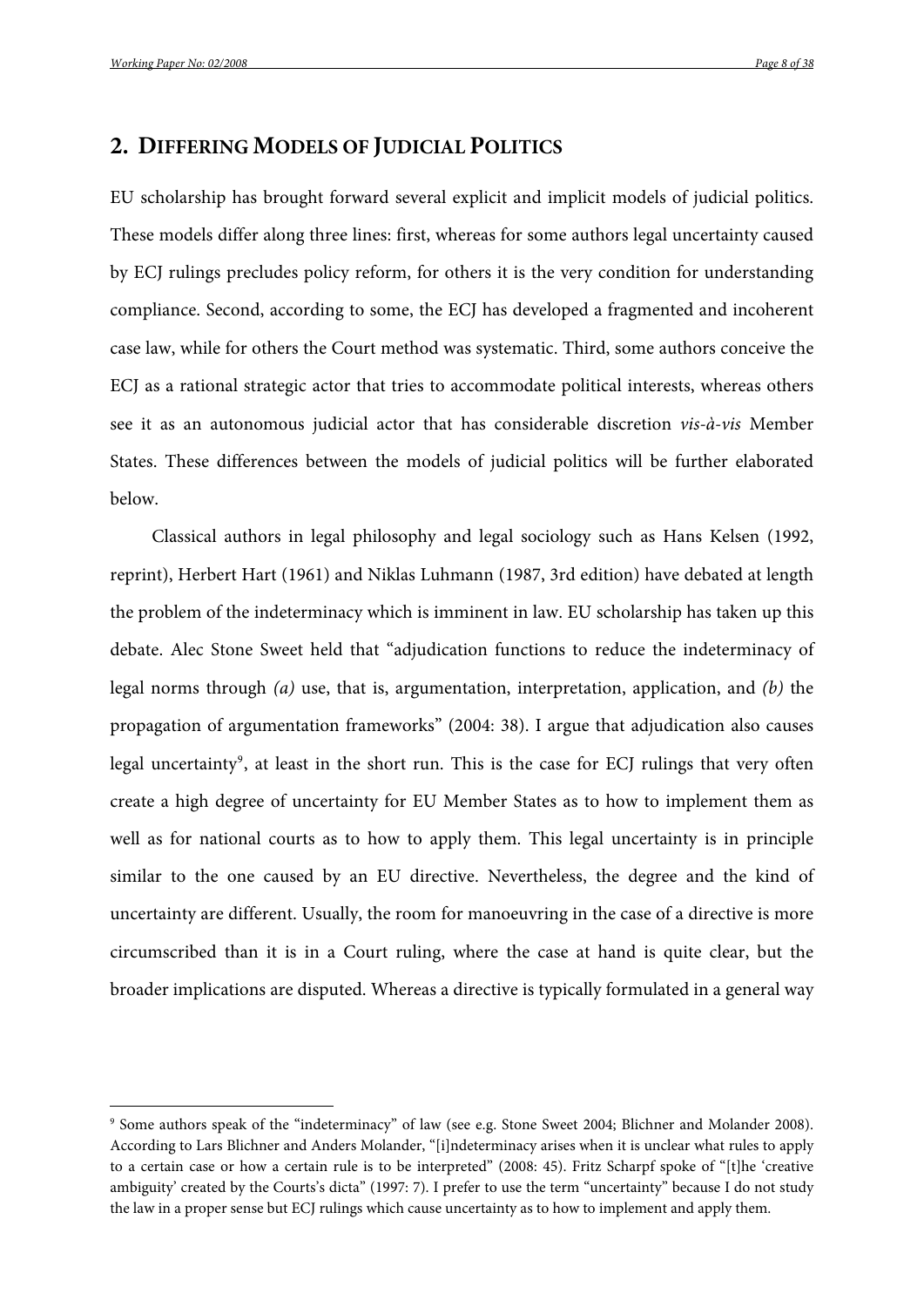<span id="page-8-0"></span>and binds all Member States, a Court ruling often relies on a general principle and applies it to a specific country and a specific case at hand.[10](#page-8-1)

#### **2.1. Legal Uncertainty and its Consequences**

Scholars who assess the consequences of legal uncertainty – resulting from ECJ rulings – for compliance come to quite different conclusions. Lisa Conant argues that legal uncertainty has rather a "negative" effect on implementation. According to her, "[u]ncertainty about the extension of legal principles across cases precludes rapid policy reform" (2003: 52). In contrast, many authors state that legal uncertainty is important in understanding ECJ rulings and their implementation. Susanne K. Schmidt claimed that the Court consciously establishes fuzzy new principles of law. In a longer series of cases, the ECJ is then able to see the reactions and preferences of national courts, judicial commentators and politics in general, and can, if necessary, modify its jurisprudence (2004: 36). According to Schmidt, the implications of a ruling have to be translated to other cases in the follow-up jurisprudence in which the real scope of its doctrines is determined. This facilitates the acceptance of rulings. When follow-up cases are judged after a certain lapse of time, the original doctrines are already established (ibid: 37). Similarly, Ulrich Everling found that whenever the ECJ enters new terrain, it first decides in very general terms and then specifies, complements, restricts or rectifies its doctrines, dependent on the legal discussion and emerging problems (2000: 224). Trevor C. Hartley observed a pattern of the institutionalisation of legal principles elaborated by the ECJ:

A common tactic [of the ECJ, AJO] is to introduce a new doctrine gradually: in the first case that comes before it, the Court will establish the doctrine as a general principle, but suggest that it is subject to various qualifications; the Court may even find some reason why it should not be applied to the particular facts of the case. The principle, however, is now established. If there are not too many

<span id="page-8-1"></span><sup>10</sup> It is still contested whether ECJ decisions exert a formal binding effect *inter partes* or *erga omnes*. However, it is obvious that there is an informal binding effect, which generally makes national courts and EU Member States respect the ECJ principles. Some Member States have established centralised mechanisms, which are used to monopolise the interpretation of ECJ rulings and to decide on the further implications of those rulings. For instance, the Netherlands and the UK have such mechanisms. In the Dutch administration, every ECJ decision is analysed according to a fixed procedure by a group of civil servants that looks at the possible effects for national policy and legislation. Then a *fiche* is drawn and distributed among high civil servants and, if necessary, transmitted to the cabinet. This formal system amounts to an acceptance of the *erga omnes* effect of ECJ decisions.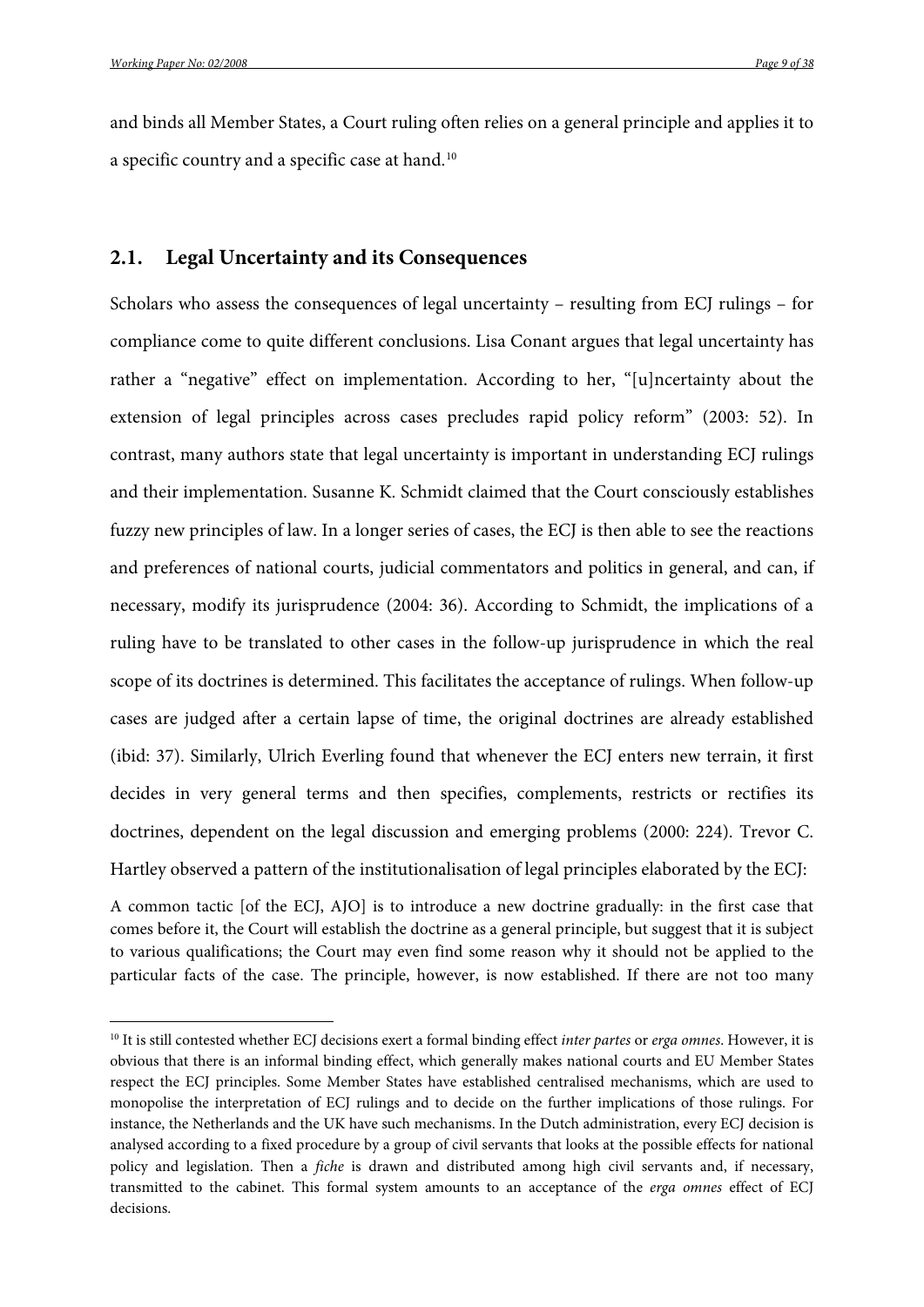<span id="page-9-0"></span>protests, it will be re-affirmed in later cases; the qualifications can then be whittled away and the full extent of the doctrine revealed (2007: 76).

However, this rather prudent approach by the ECJ is – according to Hartley – only employed in cases in which its decisions present a challenge to the interests of national governments (ibid).

### **2.2. ECJ Rulings and Precedent**

The ECJ, like all legal institutions, relies to a certain extent on precedent. The scope of this reliance on precedent, however, is debated; different conceptualisations of precedent are brought forward. On an abstract level, according to Stone Sweet, precedent allows judges to decrease indeterminacy (2004: 32). Formal argumentation frameworks, that is discursive doctrinal structures, "condition how litigants and judges pursue their self-interest, social justice, or other values through adjudication" (ibid: 34–35). On a more concrete level, according to Thorsten Kingreen, the ECJ inches its way forward in the area of free movement of services and social policy. Therefore, every interpreter of the jurisprudence on the basic freedoms runs the risk of reading too much into the ECJ rulings and of then deducing general statements which are changed in the follow-up jurisprudence (2003: 368). Vassilis Hatzopoulos noticed a "fragmented and apparently incoherent case law" of the ECJ specifically in the field of free movement of services. According to him, this "might be the result of the current tendency of the Court to give specific answers to specific questions, rather than to deliver generally applicable rules" (2000: 52–55).

Contrary to these views, Dorte Sindbjerg Martinsen depicted "a Court that applies a systematic method of 'gap-filling,' where the line of a legal principle is gradually being drawn and extended to a new policy field." For Martinsen, "[t]he full scope and consequence of the legal deduction is revealed from case to case and, in the case of healthcare, evidently remains in a formative process" (2005b: 1036). Martinsen cited the two *Pierik[11](#page-9-1)* decisions by the ECJ in the 1970s as evidence that "a judicial doctrine in formation ultimately must be politically

<span id="page-9-1"></span><sup>11</sup> Case 117/77, *Bestuur van het Algemeen Ziekenfonds Drenthe-Platteland vs. G. Pierik* [1978] ECR 825; Case 182/78, *Bestuur van het Algemeen Ziekenfonds Drenthe-Platteland vs. G. Pierik* [1979] ECR 1977.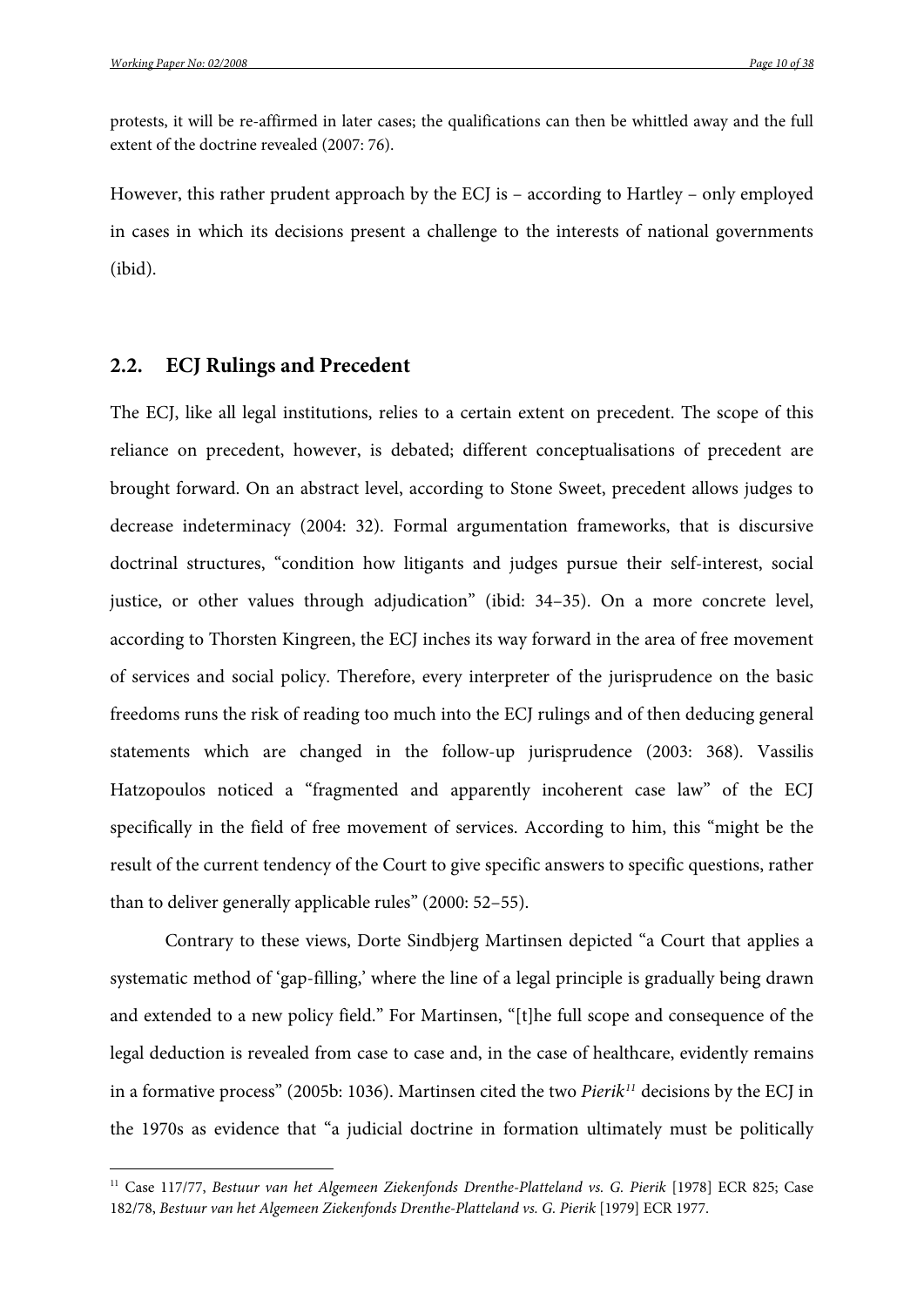<span id="page-10-0"></span>supported, and that, if individual litigation proceeds excessively in terms of financial and political implications, the member states will seek to mobilise joint action against the Court's interpretative course" (2005b: 1038).

Precedent not only shapes the behaviour of the ECJ but also that of actors before the Court. Margaret McCown found that for legal interinstitutional disputes between the European Parliament and the Council of Ministers, "the dynamics of precedent-based decision-making [by the ECJ, AJO] come to constrain even quite hostile actors" (2003: 978). To win a case, actors before the Court advance much of the precedent's arguments instead of fighting against the original case:

Litigants respond quite defensively to ECJ decisions: rather than devoting immense resources to challenging entire decisions, they tend to advance qualifying arguments in which they simply try to distinguish their case from a disliked precedent. In doing this, however, they are left implicitly acceding to the precedents (ibid: 980).

#### **2.3. ECJ Rulings and Member State Preferences**

The question of whether the ECJ defers its rulings to Member State preferences is contested. For those who accept the political nature of ECJ rulings the actual extent of this deferral is debated.

Geoffrey Garrett outlined a rational model for government-ECJ interactions and conceived the ECJ as a strategic actor in this game. Its power "depends critically on the continuing acquiescence of national governments. As a result, the court's judicial activism is constrained by the reactions they [the justices, AJO] anticipate from [powerful, AJO] member governments to their decisions" (1995: 173). Garrett, Kelemen and Schulz investigated three lines of cases (non-tariff barriers to agricultural trade, equal treatment, and state liability for the violation of EU law), in which "Court activism has been tempered by the preferences of the member governments" (1998: 174). Also Karen Alter advocated a strategic and political role of courts. According to her,

[c]ourts act strategically vis-à-vis other courts, and vis-à-vis political bodies, calculating the political context in which they operate so as to avoid provoking a response which will close access, remove jurisdictional authority, or reverse their decisions (2001: 46).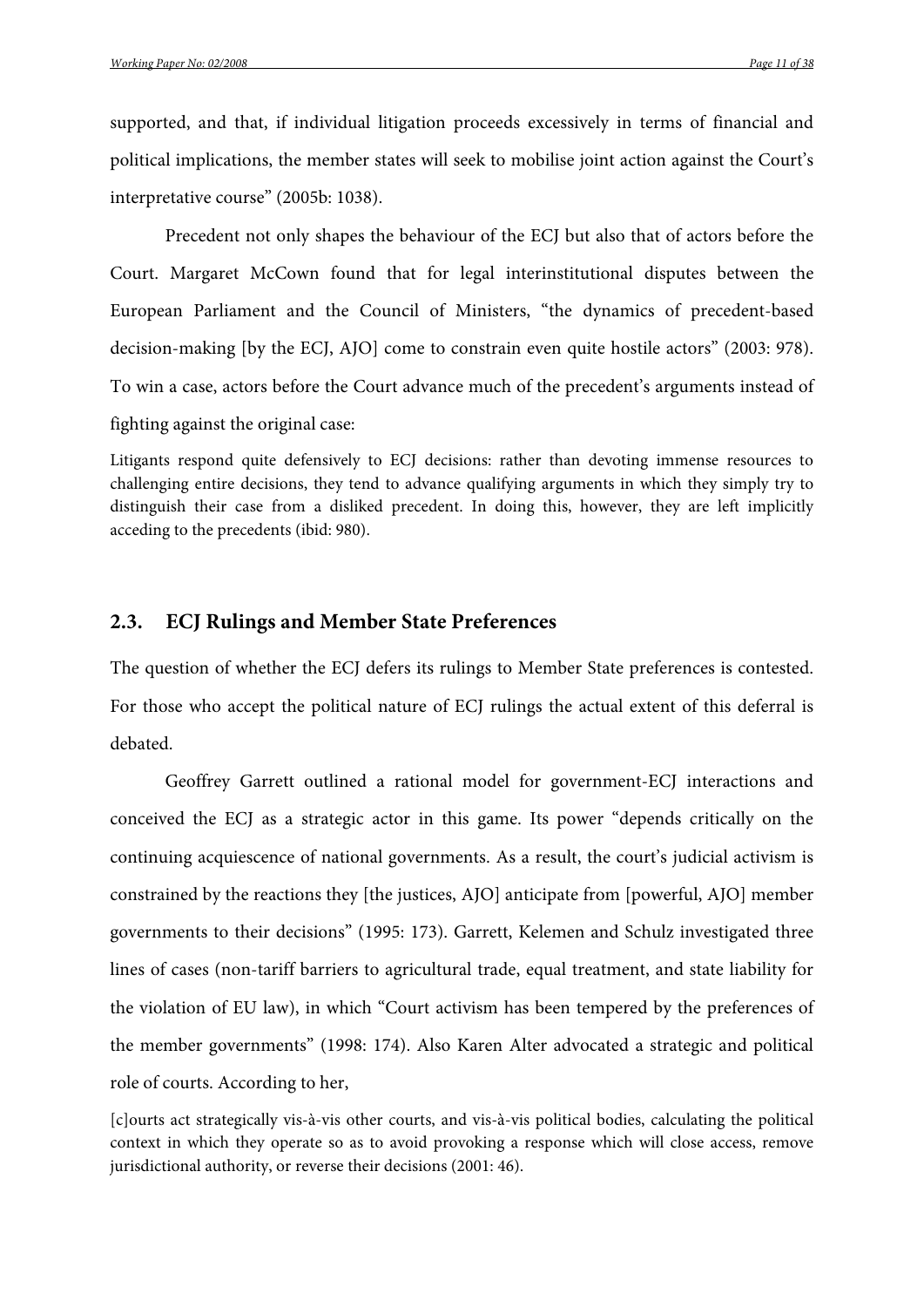<span id="page-11-0"></span>In contrast, according to Stone Sweet, the ECJ possesses considerable discretion. This is so for three reasons: the Court received delegated powers from Member States; their control mechanisms toward the ECJ are weak; and the Court builds on previous jurisprudence (2004: 23–27). However, Stone Sweet also admitted that indirect controls are effective, but "only insofar as the judges internalize the interests of the contracting parties, or take cues from the revealed preferences of the latter, and act accordingly" (ibid: 26). Similar models also have pointed to the considerable autonomy of the ECJ to foster European integration (see e.g. Slaughter et al. 1998; Cichowski 2007).

That EU Member States have the power to overrule ECJ rulings is not contested. In fact, Member States have used this tool in several cases<sup>[12](#page-11-1)</sup>: for instance in the two *Pierik* decisions and in *Barber[13](#page-11-2)*. In the *Pierik* rulings at the end of the 1970s, the ECJ held that treatment abroad had to be authorised when the foreign treatment was recognised as necessary and effective, even if it was not offered in the health package of the state of insurance. As a reaction, the Council unanimously amended EC Regulation 1408/71, and inhibited the "regime-shopping" effects of the *Pierik* rulings (see Martinsen 2005b: 1037–1039). In the *Barber* case from 1990, "the Court ruled that sex-based differences in pensionable ages violated Article 119 [EC Treaty, AJO] and had to be eliminated" (Garrett et al. 1998: 166). Member States were "extremely worried by the enormous financial implications" of *Barber* and, therefore, added a protocol to the Maastricht Treaty that limited the retrospective application of the *Barber* principles (ibid: 166). These two examples show that EU Member States have the ability to constrain ECJ rulings especially in areas which are sensitive for Member States, such as social policy.

#### **2.4. Models of Judicial Politics and their Shortcomings**

-

The foregoing explicit and implicit models of judicial politics have three major shortcomings. First, the existing studies usually do not incorporate the proceedings before the Court, but rely

<span id="page-11-1"></span><sup>&</sup>lt;sup>12</sup> Damian Chalmers (2004: 14) identified four examples of amendments to the EC Treaty to counteract an ECJ decision. Though, he did not count amended secondary legislation.

<span id="page-11-2"></span><sup>13</sup> Case C-262/88, *Douglas Harvey Barber vs. Guardian Royal Exchange Assurance Group* [1990] ECR I-1889.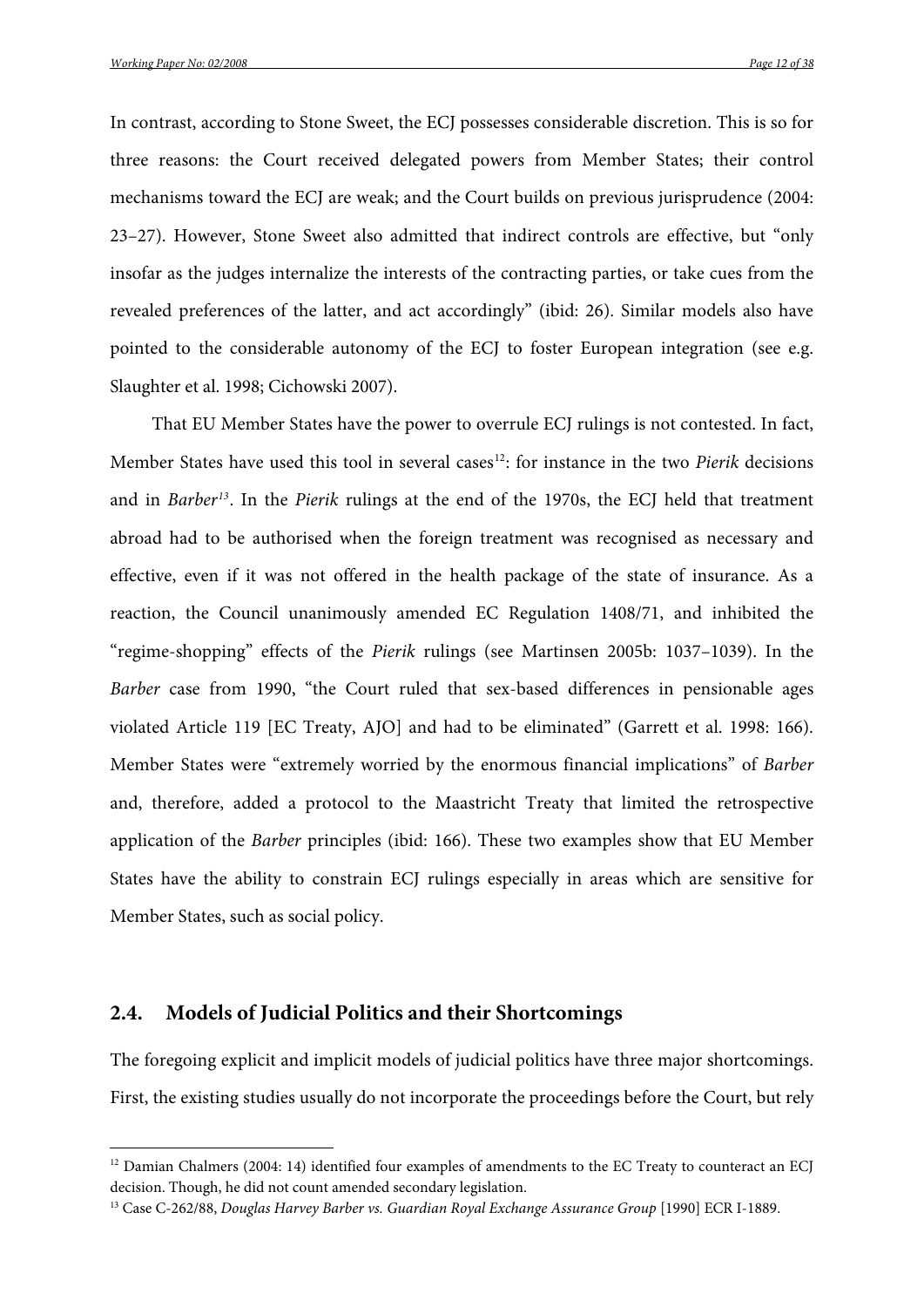solely on the rulings and the legal discussion around them (see e.g. Garrett et al. 1998: 162– 169). As an exception, Stone Sweet draws his account from a data set on Member State and Commission observations and their power to presage ECJ rulings (2004: 43). However, he only determines the congruence of Member State observations and ECJ rulings superficially, without going into detail. Karen Alter cast doubt on our ability to establish governments' positions and interests regarding ECJ cases (2006: 3[14](#page-12-0) and 327).<sup>14</sup> A second shortcoming is that even though many studies integrate lines of rulings (see e.g. Garrett et al. 1998; Stone Sweet 2004), especially legal science accounts tend to review singular cases without always paying attention to longer series of cases (see e.g. Becker 1998; van der Mei 1999; Künkele 2000). The third and most important shortcoming is that existing studies do not systematically incorporate the interaction between ECJ fine-tuning and Member State implementation. This neglect in particular stems from the difficulty of linking specific court rulings to national implementation.

This paper tries to remedy the identified shortcomings. First, I argue that it is necessary to investigate the proceedings before the Court systematically and also to consider Member States' statements on ECJ rulings. It does not suffice to establish the congruence of Member State observations and ECJ rulings as Stone Sweet and others have done, and then to deduce that Member States were "successful" (2004: 184–188). In order to be able to reconstruct Member State preferences, I investigated the opinions of the Advocate General who briefly summarises the oral and written proceedings, as well as the reports of the hearing that can easily be requested from the ECJ. Both sources shed sufficient light on the different initial positions of Member States, the European Commission and the ECJ, as well as their change in position. In addition, the available documents provided indications for answering the question as to whether and how the Court deferred its position to the preferences of Member States. A second improvement: I analysed a longer series of cases from 1998 to 2006

<span id="page-12-0"></span><sup>&</sup>lt;sup>14</sup> According to Marie-Pierre Granger, "assessing the influence of governmental observations on the Court's decisions is an impossible task, because of the complexity of the judicial decision-making which cannot be reduced to the interventions of a few factors and actors. Causal connections between observations and outcomes can not be objectively evidenced" (2004: 27). However, she concedes that "a detailed case study of legal developments in particular areas could provide more valuable evidence as to the actual influence of governments' observations" (ibid: 28).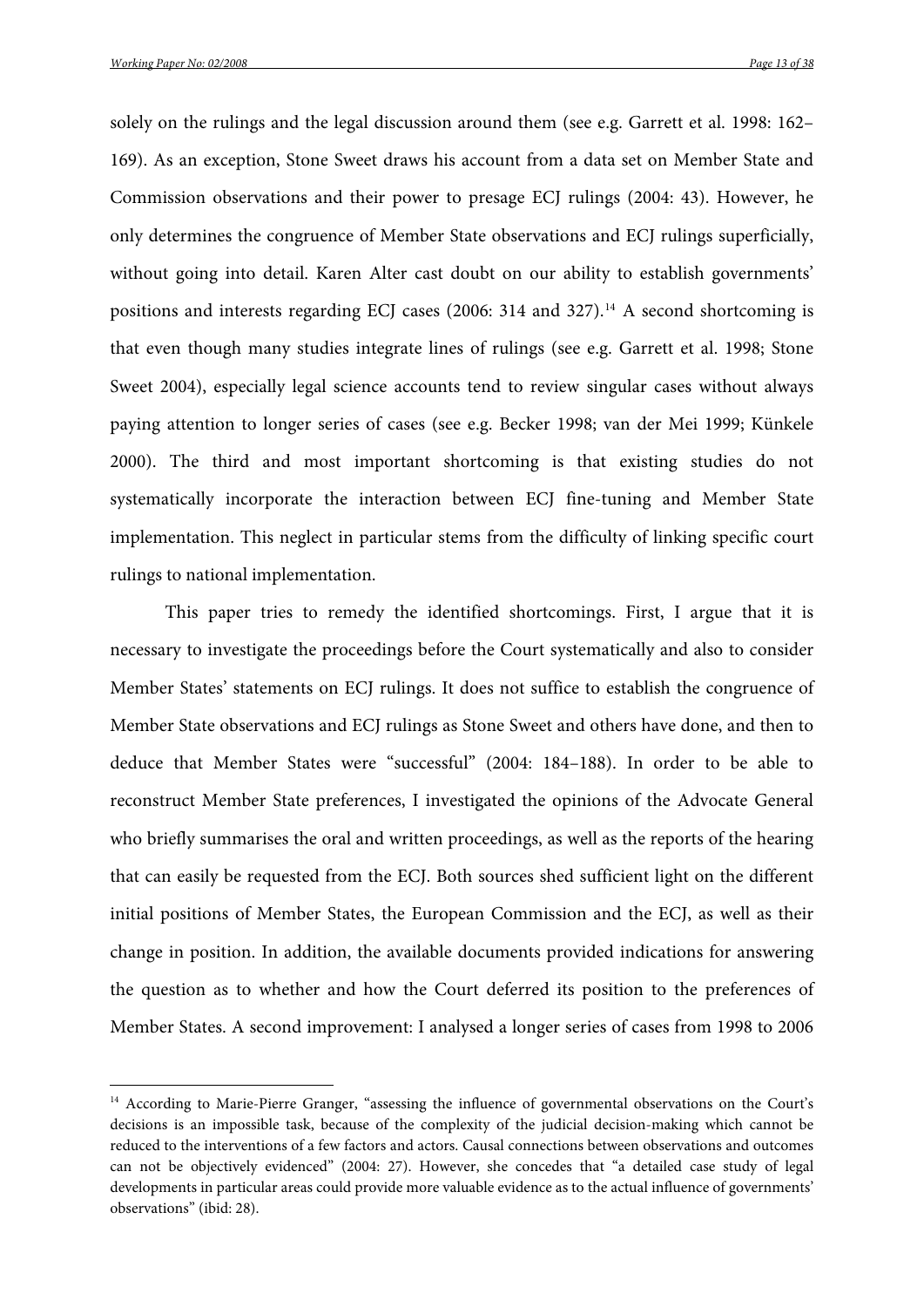in order to incorporate the ECJ's fine-tuning into the analysis. Thus, I am able to show the interaction between the development of the ECJ jurisprudence and Member State compliance. A third improvement is that I linked specific rulings to specific Member State policy responses in order to determine the effects of rulings on Member State policies. I assessed many different types of documents on Member State and EU-levels: legal texts dealing with legislative or administrative changes as a response to ECJ and national court rulings, ministerial circulars, press releases, parliamentary debates, European Commission documents, etc. Through careful process-tracing (see e.g. George and Bennett 2005), I attributed a specific policy response at the Member State level to a specific ruling. I paid special attention to the time sequencing of national changes and was thus able to separate the impact of court rulings from other possible factors, such as changing domestic policy preferences. The insights I gained were finally refined with the help of 25 problem-centred interviews with experts from both the Member State and EU-levels.[15](#page-13-0) Thus, I could gain a more encompassing understanding of compliance with ECJ rulings.

In order to fulfil the above described task of improving our knowledge of judicial politics, I examined the refinement of a series of important social policy cases on patient mobility. This line of rulings started with *Kohll* and *Decker* in 1998 and was followed chronologically by *Vanbraekel* and *Geraets-Smits/Peerbooms* in 2001, *Müller-Fauré/van Riet* and *Inizan* in 2003, *Leichtle* in 2004, *Keller* in 2005, and most recently, *Watts* and *Acereda Herrera* in 2006.[16](#page-13-1)

<span id="page-13-0"></span><sup>&</sup>lt;sup>15</sup> In the framework of my doctoral thesis I conducted 25 problem-centred expert interviews in Germany, France, the UK, Austria, Brussels and Luxemburg. On the one hand, I conducted interviews with actors on the supranational level: members of the legal staff of the DG Internal Market who were engaged in monitoring and promoting the implementation of EU Member States, staff members of the DG Employment, Social Affairs and Equal Opportunities who were monitoring the correct implementation of Regulation 1408/71, staff members of the DG Health and Consumer Protection who were keeping a watch on health being incorporated into all Community policies, and members of European interest groups, such as the *Association Internationale de la Mutualité* and the European Social Insurance Platform. On the other hand, more importantly, on the Member State level, in Germany, France, and the UK, I interviewed ministerial officials who were concerned with the implementation of ECJ rulings, officials of compulsory health insurance funds who were dealing with European law, and independent academic experts who followed the respective internal and European processes. The assembled expert interviews have been coded and analysed with the help of *Atlas.ti*, a qualitative document analysis software package. The results were incorporated into the analysis.

<span id="page-13-1"></span><sup>16</sup> Case C-368/98, *Abdon Vanbraekel and Others vs. Alliance Nationale des Mutualités Chrétiennes* [2001] ECR I-5363; Case C-157/99, *B.S.M. Geraets-Smits vs. Stichting Ziekenfonds VGZ and H.T.M. Peerbooms vs. Stichting CZ Groep Zorgverzekeringen* [2001] ECR I-5473; Case C-385/99, *V.G. Müller-Fauré vs. Onderlinge Waarborgmaatschappij OZ Zorgverzekeringen UA and E.E.M. van Riet vs. Onderlinge Waarborgmaatschappij*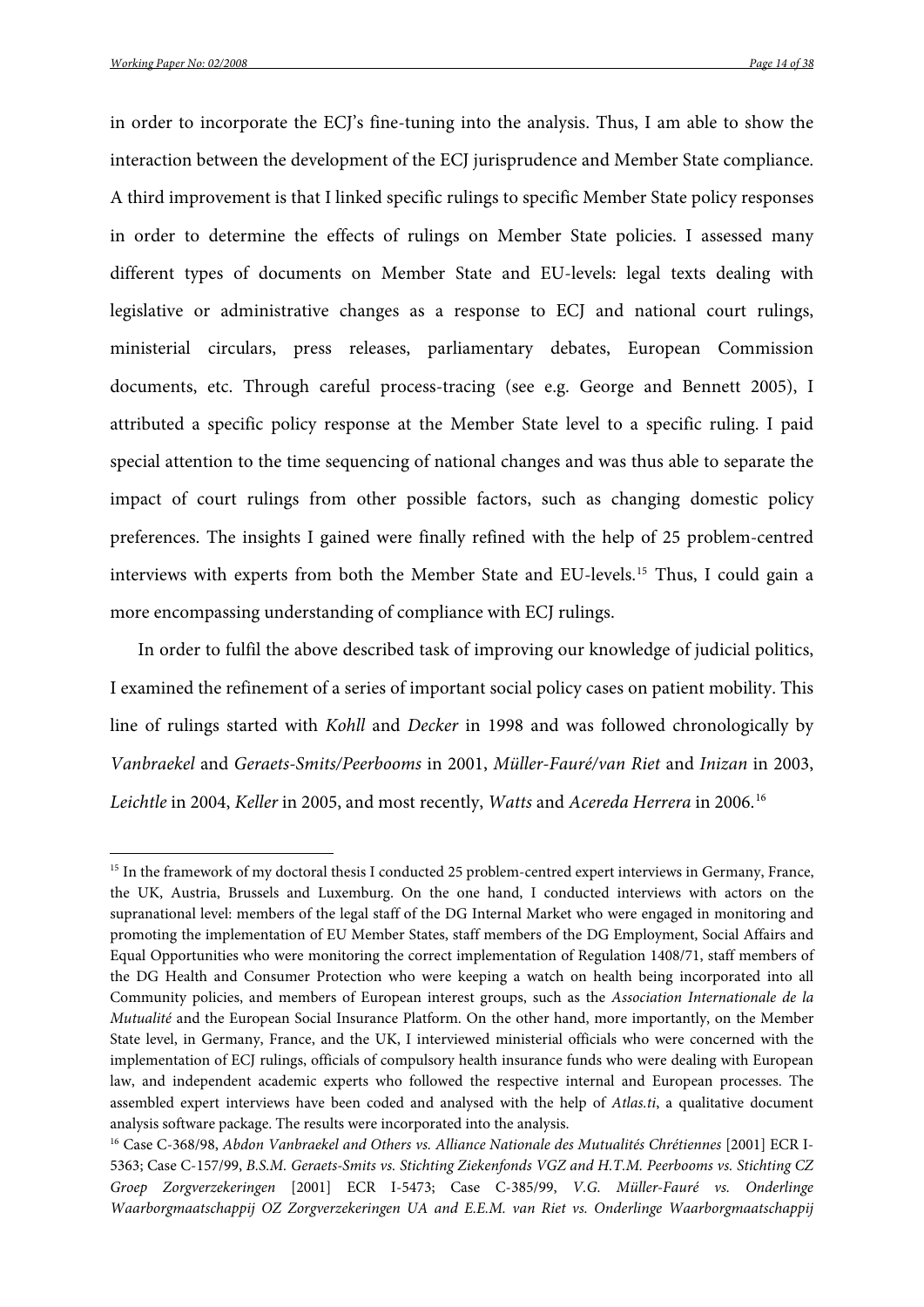# <span id="page-14-0"></span>**3. FINE-TUNING DOCTRINES BY THE ECJ:JUDICIAL ACTIVISM AND SELF-RESTRAINT**

The incremental unfolding of the *Kohll/Decker* jurisprudence is a paradigmatic example of how the ECJ fine-tunes its case law and thereby oscillates between judicial activism and selfrestraint, and of how it behaves as both an autonomous and strategic actor.

#### **3.1.** *Kohll* **and** *Decker* **– Revolution or evolution?**

*Kohll* and *Decker* had been expected by legal scholars for a long time. These two rulings redrew the borders between national and EC social security law, based on the basic freedoms of providing services and goods. In *Kohll*, a Luxembourg citizen was refused authorisation by his Luxembourg health insurance for an orthodontist ambulatory treatment in Germany for his daughter. His request was rejected because the treatment was not deemed urgent and could have been carried out in Luxembourg. In *Decker*, Nicolas Decker was refused reimbursement by his Luxembourg health insurance for a pair of spectacles he had bought in Belgium using a prescription from a Luxembourg ophthalmologist. The justification here was that Decker had not sought prior authorisation as demanded by the Health Insurance Code of Luxembourg at that time.

In the *Kohll* and *Decker* proceedings before the ECJ (1995–1997), all EU Member States agreed in their written observations – thirteen had submitted such an observation – that either the freedom to provide services did not apply to national social protection systems or that, if it applied, prior authorisation procedures for health care consumption abroad were justified.[17](#page-14-1) Member States adopted two slightly different lines of defence. On the one hand, the

*ZAO Zorgverzekeringen* [2003] ECR I-4509; Case C-56/01, *Patricia Inizan vs. Caisse primaire d'assurance maladie des Hauts-de-Seine* [2003] ECR I-12403; Case C-08/02, *Ludwig Leichtle vs. Bundesanstalt für Arbeit* [2004] ECR I-2641; Case C-145/03, *Heirs of Annette Keller vs. Instituto Nacional de la Seguridad Social* [2005] ECR I-2529; Case C-372/04, *The Queen on the application of Yvonne Watts vs. 1) Bedford Primary Care Trust 2) Secretary of State for Health* [2006] ECR I-4325; Case C-466/04, *Manuel Acereda Herrera vs. Servicio Cántabro de Salud* [2006] ECR I-5341.

<span id="page-14-1"></span><sup>&</sup>lt;sup>17</sup> Stone Sweet and others examined the relationships "between the arguments contained in the observations filed by the Commission and the Member States, for each case, and the Court's ultimate decision" (2004: 186). This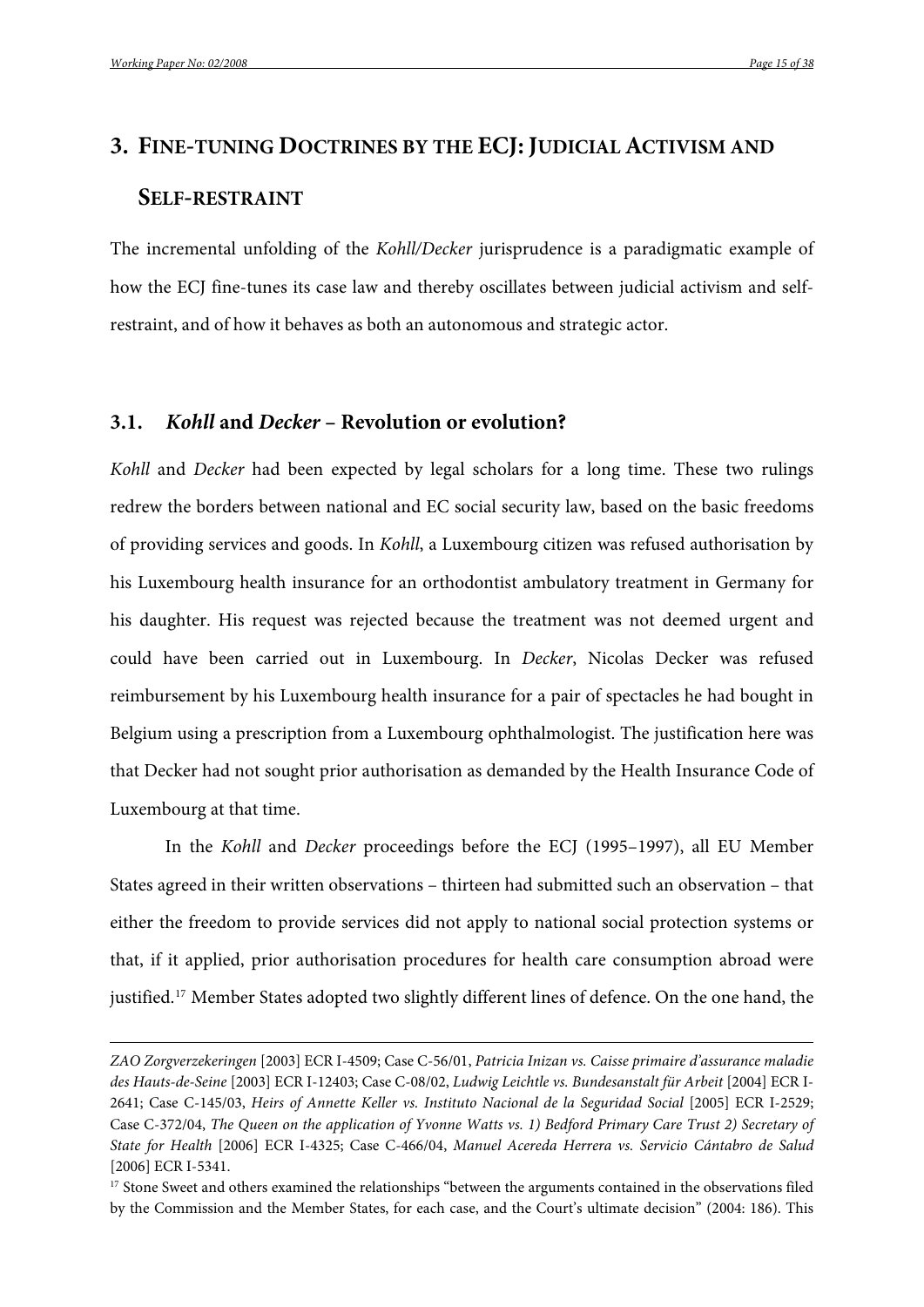French and German governments claimed that an uncoordinated opening of the markets for pharmaceuticals, medical equipment, and medical care would seriously endanger the very structure of the national systems of social security (see ECJ, Rapport d'audience, *Kohll*: paras 53–60, 64–72; and *Decker*: paras 29–46, 53–64). The French government postulated that the equilibrium of all Luxembourg-style social security systems, such as its own, would be at stake, if the principle of territoriality was to be breached (see ECJ, Rapport d'audience, *Kohll*: para. 68). On the other hand, the UK government tried to differentiate its National Health Service from social security systems. It stated that Articles 49 and 50 EC Treaty did not apply to systems which are financed by public funds (ibid: para. 85).

The European Commission argued in the *Decker* proceeding that the free movement of goods precluded national restrictions (see ECJ, Rapport d'audience, *Decker*: para. 89). In *Kohll*, it stated that prior authorisation procedures violated the freedom to provide services in general, but that for reasons of general interest, restrictions were justified (see ECJ, Rapport d'audience, *Kohll*: para. 104).

In its *Kohll* ruling, the Court of Justice observed, first, that, "according to settled caselaw, Community law does not detract from the powers of the Member States to organise their social security systems" (para. 17). However, Member States "must nevertheless comply with Community law when exercising those powers" (ibid: para. 19). Second, the ECJ determined that a national regulation, which made the reimbursement of dental treatment abroad dependent on the prior authorisation of the competent insurance institution, as it was in place in Luxembourg, did violate the (passive) free movement of services, Articles 49 and 50 EC Treaty, and was neither justified by the control of health expenditures nor by the balancing of the budget of the social protection systems (ibid: paras 35, 42 and 54). Even though the Luxembourg *Cour de Cassation* asked two rather general preliminary questions, the ECJ only

effort aimed at answering the question of whether these observations presage or influence the Court's rulings. I have undertaken a similar effort for the cases *Kohll* and *Decker*. I have coded the observations in these two cases as "successful" or "unsuccessful" of predicting the final decision. The results of the examination are included in the following section. However, I refrained from iterating this for the follow-up rulings, mainly for two reasons: firstly, many preliminary questions entail more than one question; *Watts* for instance comprises seven questions. In addition, sometimes there was congruence only in a part of the questions. Therefore, it was impossible to code the observations in "successful" and "unsuccessful". Secondly, the follow-up rulings are sometimes of such technical detail that it is not always possible to determine doubtlessly the (non-) congruence of observations and rulings.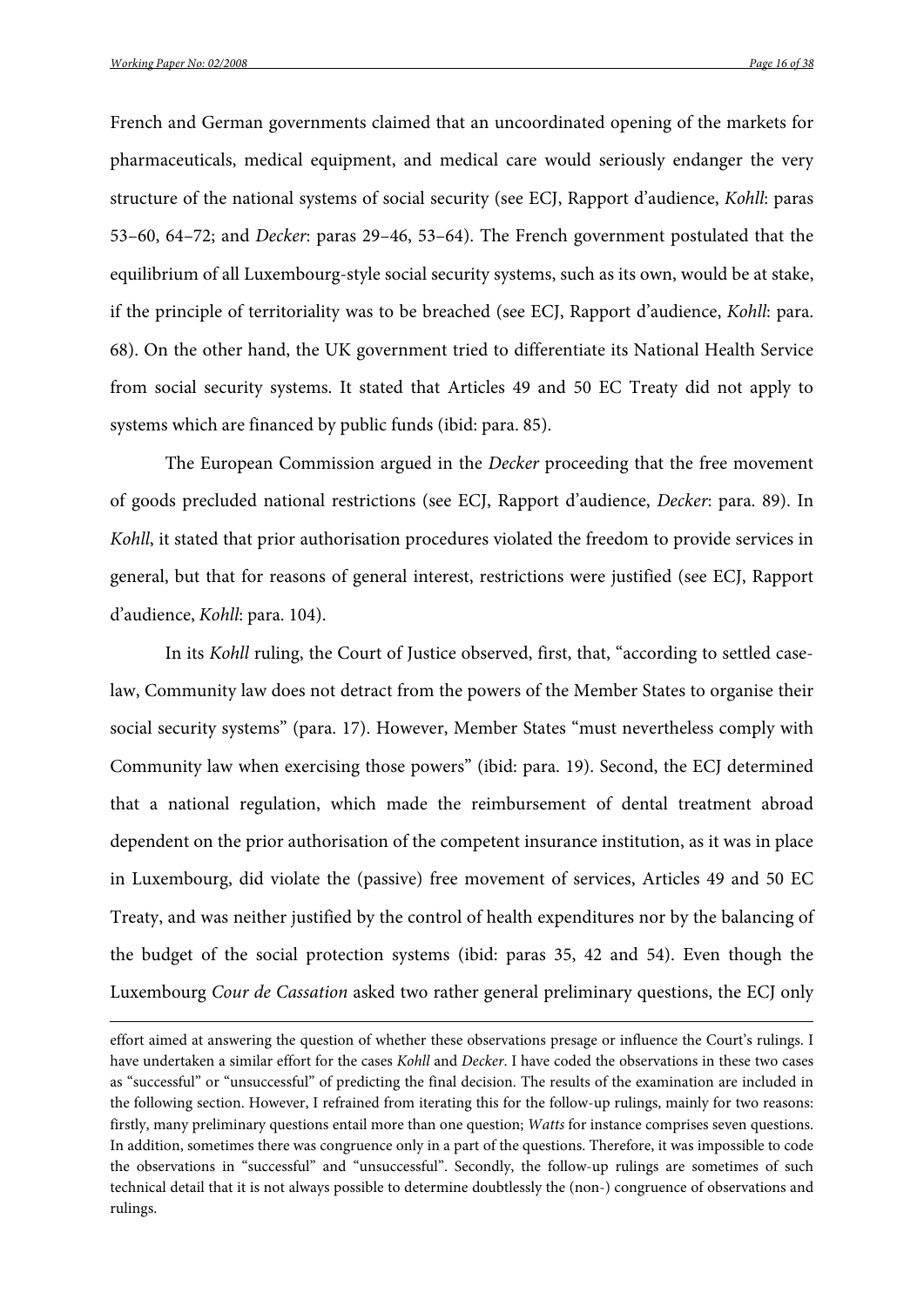responded to the very specific Luxembourg case at hand regarding dental treatment. In its preliminary *Decker* ruling, the ECJ held that requiring prior authorisation for the purchase of medical products abroad violated the free movement of goods guaranteed in Articles 28 and 30 EC Treaty (para. 36).

None of the thirteen written Member State's observations could presage *Kohll* and *Decker*. All Member States agreed that either free movement of services and goods could not be applied to social protection systems, or they perceived national restrictions as justified. The European Commission's observations could presage the ruling in *Decker* but only partly in *Kohll*. Thus, in these two rulings, the ECJ clearly did not defer its decisions to the preferences of Member States.

*Kohll* and *Decker* created a second avenue of cross-border health care in addition to EC Regulation 1408/71 on social protection for migrant workers (see Jorens 2002: 110): patients could from then on seek medical treatment in another EU Member State without depending on the discretion of their domestic insurance institutions. These two cases held that ambulatory treatment and spectacles could be purchased abroad, in social security systems organised like Luxembourg's that provide health care through cash reimbursement. The implications for national health systems and health insurance systems based on delivering primarily in-kind benefits, as well as the consequences for other types of benefits such as hospital care, were unclear. Initially, most Member States refrained from implementing the jurisprudence because of this uncertainty, i.e. they did not change administrative practices and the law in the social codes (see e.g. Palm et al. 2000). However, of more importance was that they saw the jurisprudence – as a whole – as an unjustified intrusion into their exclusive right to define the fundamental principles of their social security systems guaranteed in Art. 137(4) EC Treaty.

In the years following *Kohll* and *Decker*, an intense debate at political, administrative, and academic levels, both nationally and supranationally, took place on how these rulings had to be interpreted and what their expected impact would be. These controversial debates will be highlighted briefly in the following paragraphs.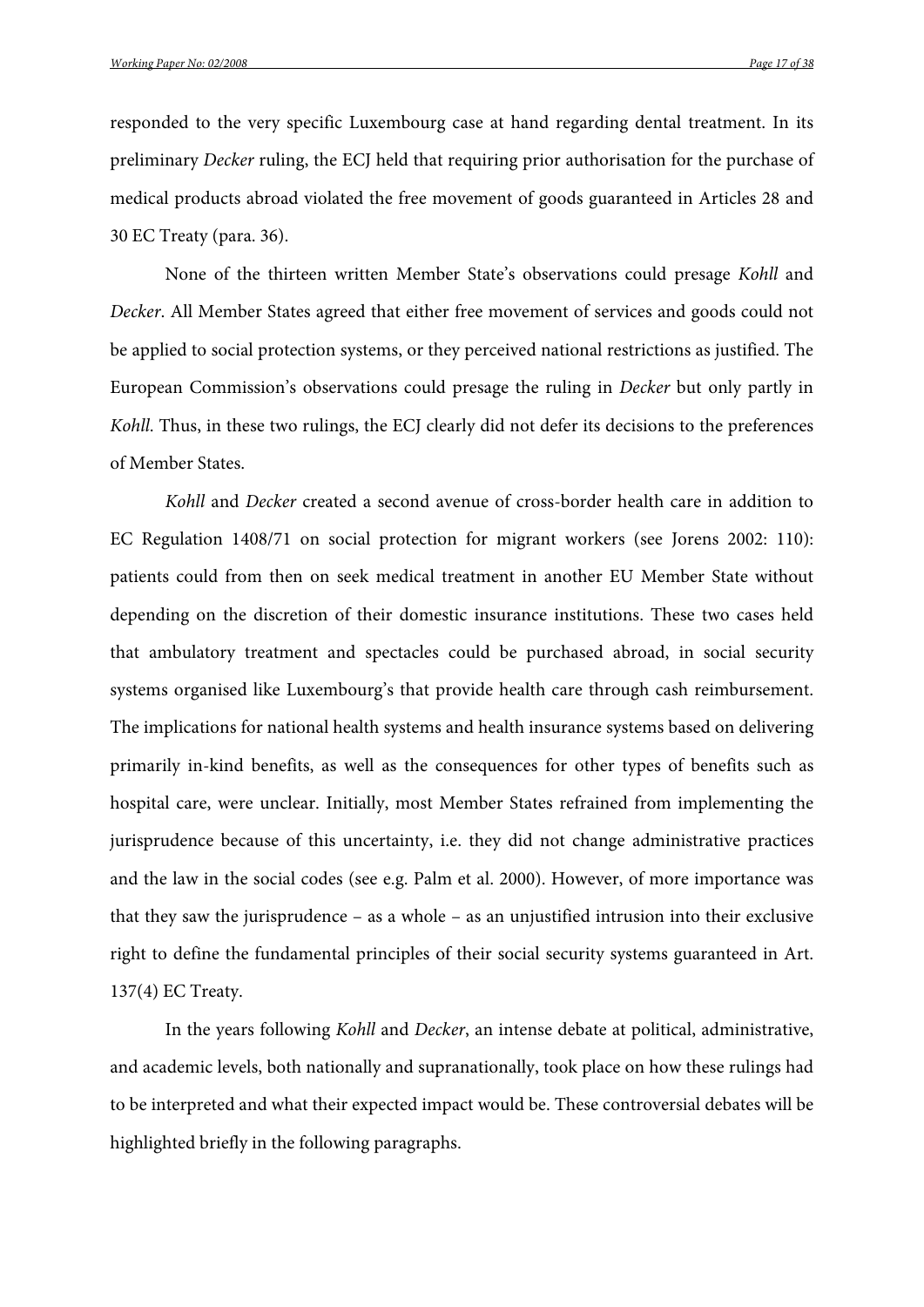In the debate at the political level, *Kohll* and *Decker* were considered an "explosive issue" (Gobrecht 1999: 17) and a "big bang" (Schulte 2005: 46) in 1998, provoking a major stir in many EU Member States. *Kohll* and *Decker* prompted vivid debates in the Council of Ministers and in the Administrative Commission on Social Security for Migrant Workers.[18](#page-17-0) Some politicians called for political action at the EU-level to overrule or blockade these rulings. However, no joint action followed. According to Willy Palm et al., the government's responses concerning the implementation of *Kohll* and *Decker* were "defensive and disorganised" (2000: 98). They also noted that "[e]ven though the Member States consulted each other, formally or informally, on the measures or stance to be taken following the rulings, in terms of public opinion the strategy taken was very much a conspiracy of silence and rejection" (ibid: 78). All in all, most Member State politicians rejected the jurisprudence as well as the application of it to their health system.

By contrast, in the scholarly legal debate, the rulings *Kohll* and *Decker* were not perceived as a novelty but rather a logical continuation of the dynamic development of EC law (see Jorens 2004: 380). Anne Pieter van der Mei found it even "remarkable that it took so long before the questions on the compatibility of prior authorisation rules … were submitted to the Court" (1999: 14). Regardless of the assessment of *Kohll* and *Decker* "as a logical evolution and not as a revolution" (Schulte 2003: 170), many legal scholars ascribed a considerable (doctrinal and financial) impact on national systems to them.

Standing "on the shoulders of doctrinal writers" (Arnull 2008: 425), political scientists highlighted the groundbreaking potentials of the rulings *Kohll* and *Decker*. In the quasi-absence of "positive"<sup>[19](#page-17-1)</sup> social policy integration at the EU-level, "innovative" and "pioneering" ECJ rulings were considered to be "path-breaking" in a positive or negative sense in that they would significantly change the internal institutional configuration of domestic social protection systems and would gradually weaken or tear apart the exclusive national spatial

<span id="page-17-0"></span><sup>&</sup>lt;sup>18</sup> The Administrative Commission on Social Security for Migrant Workers is composed of Member State representatives of the Ministries of Social Affairs, Employment and Health and assures the correct application of EC Regulations 1408/71 and 574/72.

<span id="page-17-1"></span><sup>19</sup> Stephan Leibfried distinguished between "positive" social policy initiatives "taken at the 'centre' by the Commission and the Council" to develop uniform social standards at the EU level, "negative" reforms "through the imposition of market compatibility requirements," and "indirect pressures" of European integration (2005: 244–245).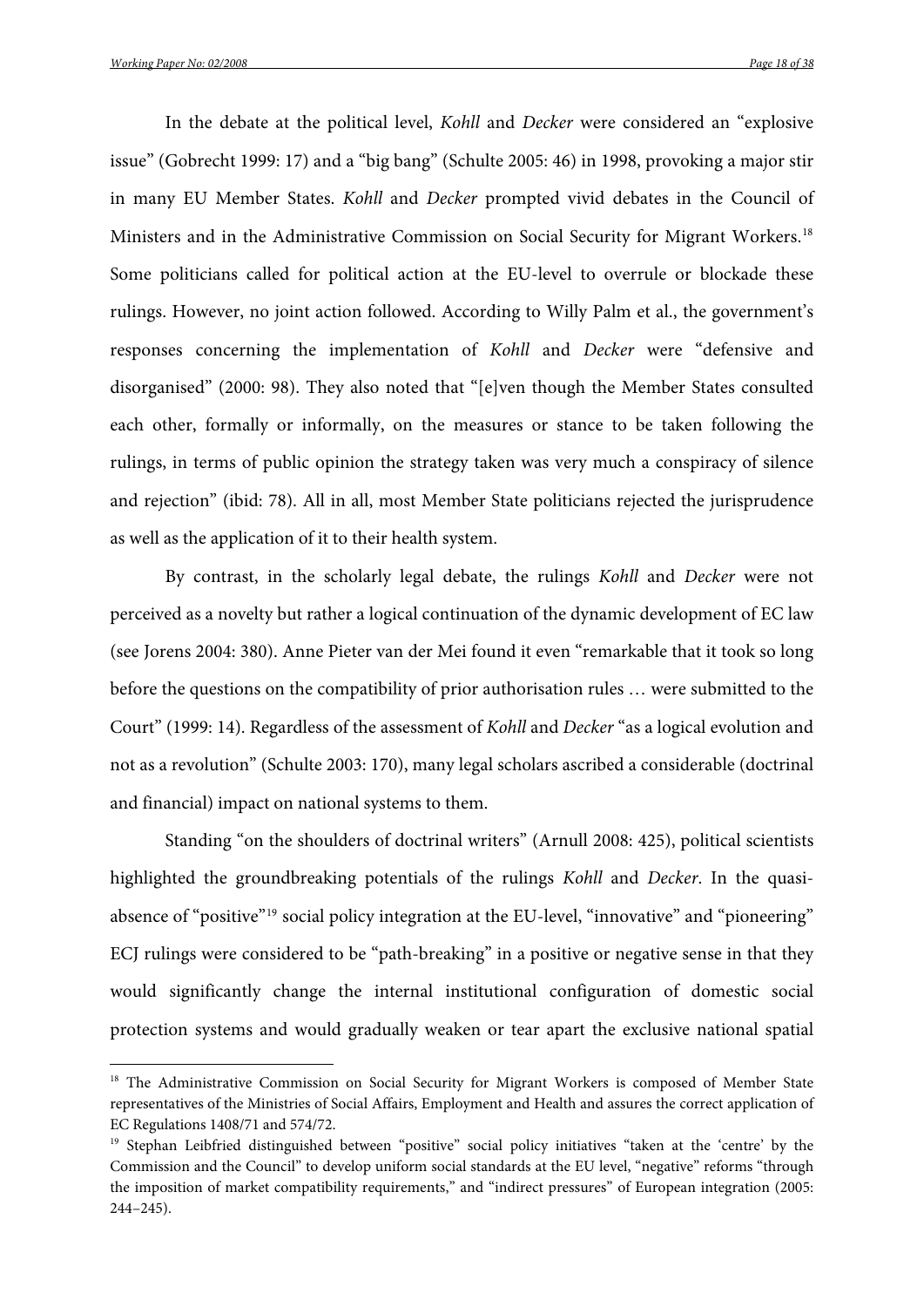<span id="page-18-0"></span>demarcation lines and closure practices (see e.g. Ferrera 2005; Leibfried 2005; Martinsen 2005a). Stephan Leibfried, Maurizio Ferrera and others assumed that the ECJ rulings would provoke enormous political and financial costs. However, these assessments focused on the legal doctrines elaborated by the ECJ and not on the actual implementation of these doctrines. Therefore, Leibfried added that the real influence of ECJ rulings on social protection systems still remained "opaque and continuously contested" (2005: 265).

In the light of these assessments, what happened to the *Kohll* and *Decker* principles in the follow-up jurisprudence?

#### **3.2. The Follow-up Jurisprudence: Extending and Narrowing down**

#### **Doctrines**

The aforementioned assessments were based on the originally rather broad material ECJ doctrines in *Kohll* and *Decker*: the free movement of services and goods precludes national rules in Luxembourg-style health systems which subject reimbursement of ambulatory treatment and health care products to prior authorisation. The following part will show that in the follow-up cases, these doctrines were both extended to other types of health care systems, to other states, and to additional areas, and simultaneously narrowed down.

After *Kohll* and *Decker* were decided in 1998, most EU Member States carried on their efforts to persuade the ECJ of the peculiar non-economic nature of their social protection systems and of the dangers of an unrestricted application of the basic freedoms. This can be seen in the proceedings before the Court in the pending cases *Vanbraekel* and *Geraets-Smits/Peerbooms*. However, the unanimous front of rejecting the *Kohll/Decker* principles altogether started to crumble slowly. Two groups of countries can be discerned. Whereas EU Member States like France, Belgium and Austria conceded that health care services were of an economic nature, the others continued to deny this (see Opinion of Ruiz-Jarabo Colomer, *Geraets-Smits/Peerbooms*, para. 32). All Member States agreed that in any case, prior authorisation procedures were justified.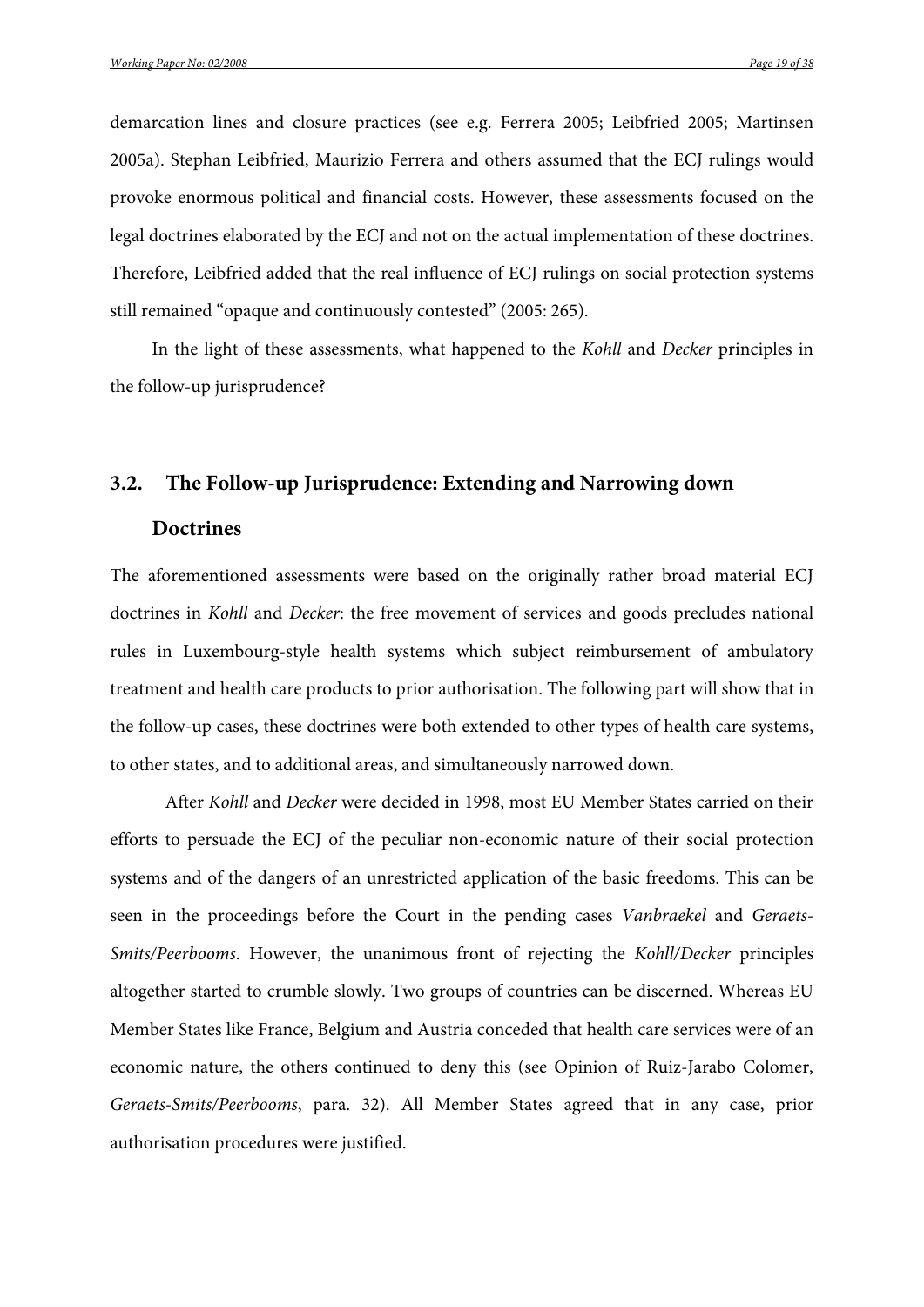*Vanbraekel* and *Geraets-Smits/Peerbooms* were finally decided in 2001, three years after *Kohll* and *Decker*. Despite the efforts of Member States in the proceedings, the ECJ found again that arguments, which stressed the non-economic nature of health care services and denied the application of the free movement of services to social protection systems, could not be upheld (see ECJ, *Geraets-Smits/Peerbooms*, paras 48–52). However, the ECJ partially accommodated Member State concerns in these two cases. In the Dutch case *Geraets-Smits/Peerbooms*, the ECJ admitted that viable justifications existed for excluding hospital care from the free movement of services. First, a national system of prior authorisation for hospital care was not per se violating European law; for the hospital sector, where planning is required, such a system was deemed both "necessary and reasonable" (para. 80). The ECJ thus reacted to substantiated Member State concerns, as can be seen in the following remarks:

Looking at the system set up by the ZFW [the Dutch Sickness Fund Act, AJO], it is clear that, if insured persons were at liberty, regardless of the circumstances, to use the services of hospitals with which their sickness insurance fund had no contractual arrangements, whether they were situated in the Netherlands or in another Member State, all the planning which goes into the contractual system in an effort to guarantee a rationalised, stable, balanced and accessible supply of hospital services would be jeopardised at a stroke (Geraets-Smits/Peerbooms, para. 81).

However, second, the ECJ regulated the hospital sector as well: prior authorisation may not be refused if an identical or equally effective treatment cannot be obtained without "undue delay" from an institution under contract with the competent sickness fund (ibid: paras 103–104).

*Geraets-Smits/Peerbooms* "unquestionably determined that systems based on the benefits in kind principle do fundamentally fall within the ambit of freedom to provide services" (Fuchs 2002: 541) and are thus also affected by the developing exportability of domestic health benefits. The ECJ referred primarily to the Dutch system, although according to the Court's reading,

[i]t must be accepted that a medical service provided in one Member State and paid for by the patient should not cease to fall within the scope of the freedom to provide services guaranteed by the Treaty merely because reimbursement of the costs of the treatment involved is applied for under another Member State's sickness insurance legislation which is essentially of the type which provides for benefits in kind (*Geraets-Smits/Peerbooms*, para. 55).

Nonetheless, some states still wondered how the decision would impact on their health care system. In addition, *Geraets-Smits/Peerbooms* concerned hospital care and theoretically left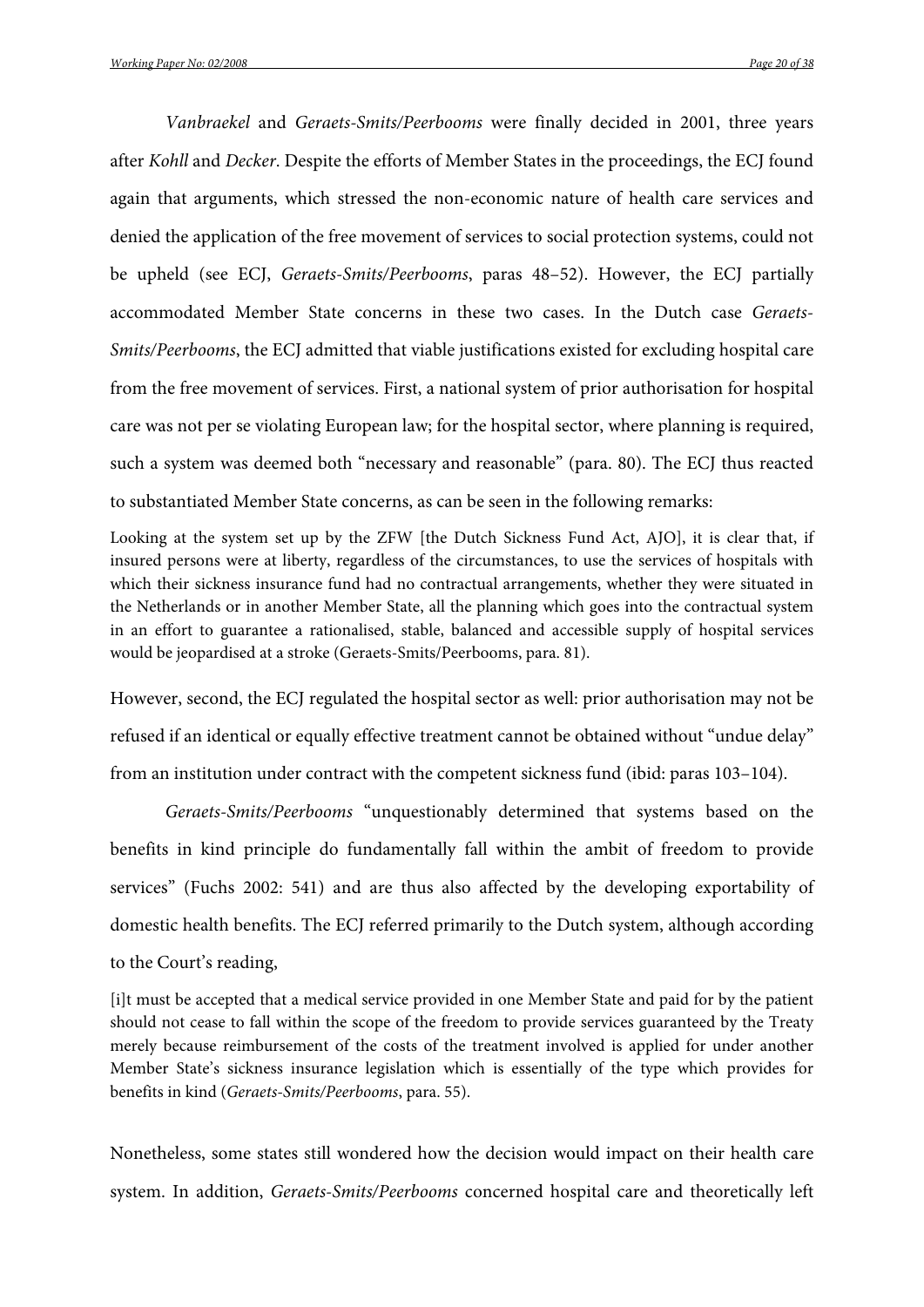open whether ambulatory care in EU Member States with in-kind benefit systems had to be treated like in those operating with cash benefits. Because of the still undecided questions, for the time being, the UK and Germany did not implement the rulings, but only conceded negligible changes. The German Working Committee of the Central Associations of Statutory Health Insurance Funds even saw its position confirmed that the German in-kind benefit system was compatible with the ECJ requirements, when in fact it was not.<sup>[20](#page-20-0)</sup>

The Belgian case *Vanbraekel* further specified the interpretation of EU patient mobility provisions: a patient, who had first been refused authorisation which was then granted ex post, had to be reimbursed up to the (higher) level of the state of insurance. To sum up *Vanbraekel* and *Geraets-Smits/Peerbooms*, the ECJ upheld its general principle of applying the free movement of services to social protection systems. However, the Court was partially responsive to Member State interests, because it conceded the first restrictions to the general principle.

Like the foregoing cases, *Vanbraekel* and *Geraets-Smits/Peerbooms* did not clarify the full scope of the ECJ patient mobility doctrines. To close this gap, a related case was already in the pipeline. In 2003, *Müller-Fauré/van Riet* confirmed that health care systems based on inkind delivery were affected by the *Kohll/Decker* jurisprudence. Here, the free movement of services in the ambulatory sector was explicitly extended to Member States operating their health care systems in the in-kind benefit modus: Germany, Austria, and the Netherlands.

The then following rulings further refined the jurisprudence and applied it to an additional group of countries without altering the cornerstones of the doctrine. In *Inizan*, the Court further detailed the application of Article 22(2) EC Regulation 1408/71 and Articles 49 and 50 EC Treaty in that it held that if a treatment cannot be provided without undue delay, then referring patients abroad may not be refused.

*Leichtle* clarified that health cures and their indirect benefits were also within the scope of the *Kohll/Decker* jurisprudence; however it allowed authorisation procedures under certain conditions. Even though the case concerned the German social security system, the UK in its observation tried to push the ECJ to declare that its National Health Service was different and

<span id="page-20-0"></span><sup>20</sup> See Working Committee of the Central Associations of Statutory Health Insurance Funds, Common press release, *Sachleistungssystem entspricht Europarecht*, 19 July 2001.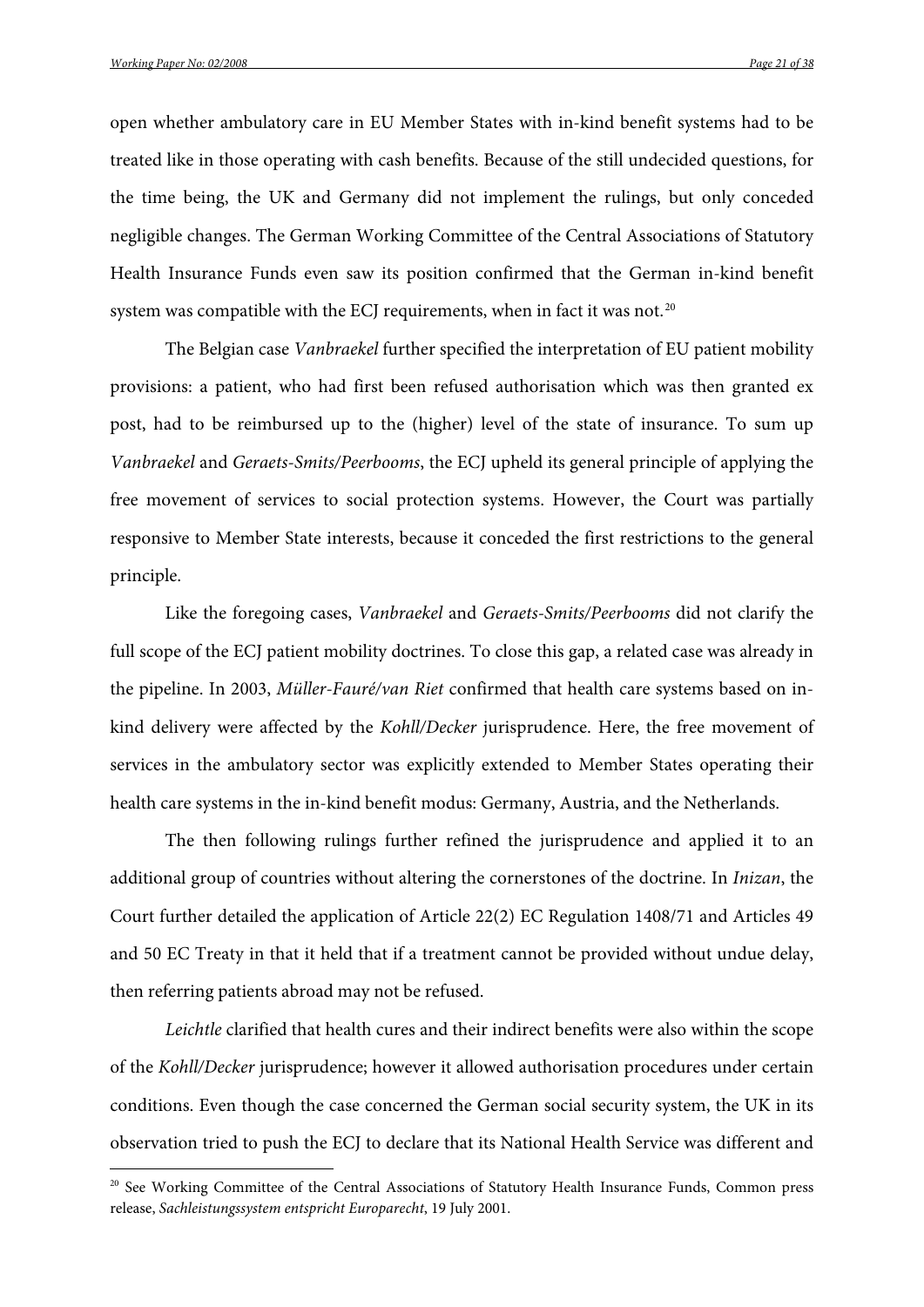that the free movement of services thus did not apply to it (see ECJ, Bericht des Berichterstatters, *Leichtle*, para. 47).<sup>[21](#page-21-0)</sup> The attempt was made in vain, as will be seen below.

In *Keller*, the ECJ decided, first, that insurance institutions were bound by the findings and decisions of those in other Member States in case of a referral abroad. Second, the Court held that "the cost of the treatment provided in that State must be borne by the institution of the Member State of stay in accordance with the legislation administered by that institution, under the same conditions as those applicable to insured persons covered by that legislation" (para. 72).

In *Watts*, the Court explicitly extended the principle of free movement of services to Member States operating a national health system, i.e. to all the other Member States. In the proceedings before the ECJ, those Member States that had a national health system argued against the application of the *Kohll/Decker* principles to their systems (Finland, Ireland, Malta, Spain, Sweden, and the UK). However, France and Belgium argued in their observations, in consent with the European Commission, that the free movement of services also applied to national health systems (see ECJ, Report for the Hearing, *Watts*, paras 55 and 57).

In *Acereda Herrera*, the last in this line of cases so far, the ECJ clarified that costs of travel, accommodation and subsistence were excluded from the scope of the *Kohll/Decker* jurisprudence.

In Table 1, I provide an overview of the above described cases and the principles they prompted.

<span id="page-21-0"></span><sup>&</sup>lt;sup>21</sup> In *Leichtle*, there was no oral hearing. Therefore, the report of the rapporteur substituted the report for the hearing.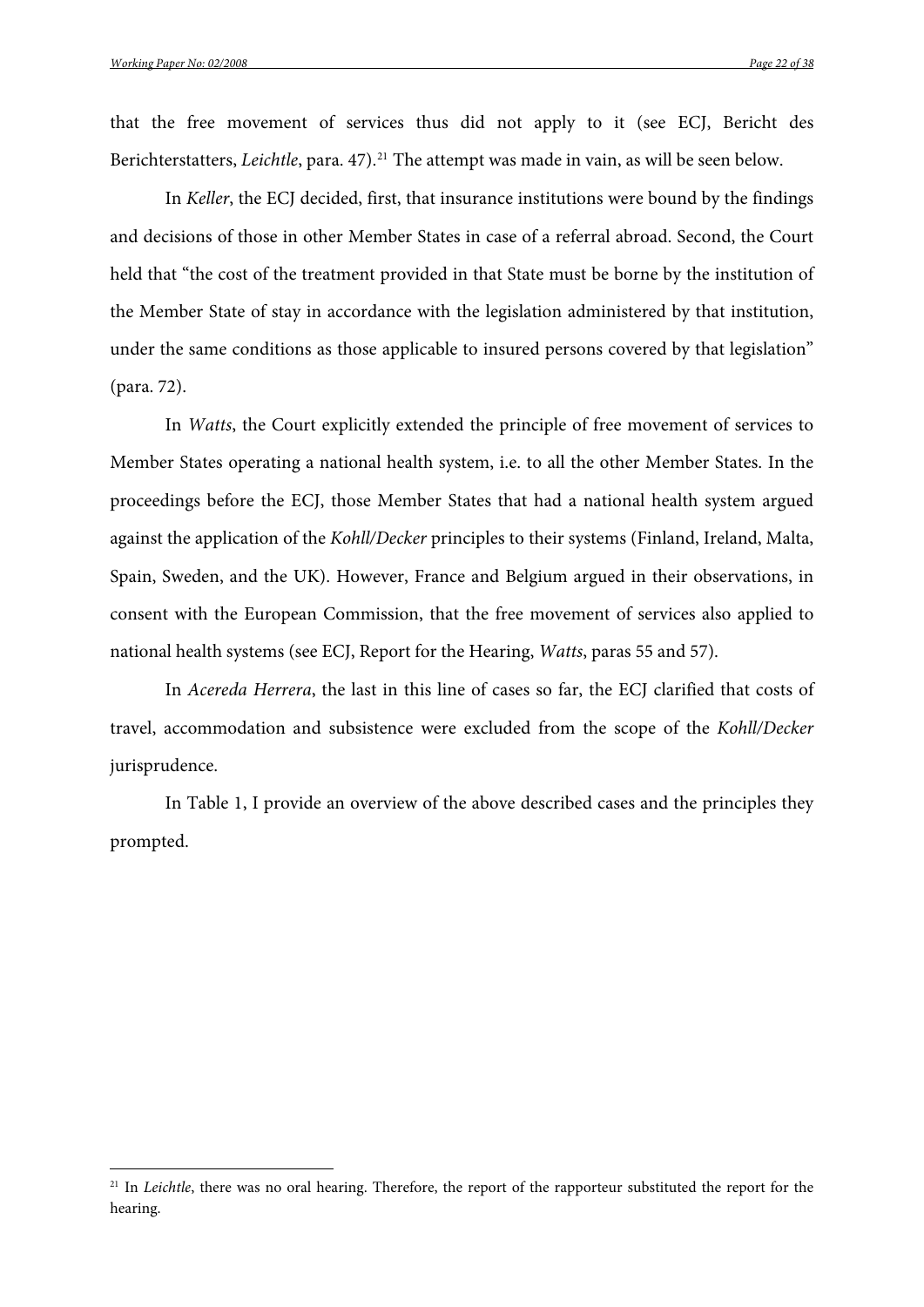# **Table 1: ECJ Introduction of New Material Doctrine and Relevance for EU Member States**

| <b>ECJ</b> ruling           | Basic new material doctrines and their specifications<br>introduced in the course of the jurisprudence                                                                                                                                                                                                                                                                                                                                                                                                                                                                                                                      | <b>EU Member States to</b><br>which the jurisprudence<br>was directly relevant                      |  |  |  |  |  |
|-----------------------------|-----------------------------------------------------------------------------------------------------------------------------------------------------------------------------------------------------------------------------------------------------------------------------------------------------------------------------------------------------------------------------------------------------------------------------------------------------------------------------------------------------------------------------------------------------------------------------------------------------------------------------|-----------------------------------------------------------------------------------------------------|--|--|--|--|--|
| Kohll and Decker            | To require prior authorisation in the ambulatory sector in<br>cash benefit systems is an unjustified restriction of the<br>free movement of services (Articles 49/50 EC) and the<br>free movement of goods (Articles 28/30 EC).                                                                                                                                                                                                                                                                                                                                                                                             | Luxembourg, France,<br>Belgium                                                                      |  |  |  |  |  |
| Vanbraekel                  | Specifies Article 22 of Regulation 1408/71: if prior<br>authorisation has been wrongfully refused, the patient is<br>entitled to be reimbursed directly by the insurance<br>institution by an amount equivalent to that which would<br>have been granted by the legislation of the state of<br>residence if authorisation had been given in the first<br>place;<br>interprets Article 49 EC: if the reimbursement of medical<br>costs incurred in a hospital in the Member State of<br>treatment is less than the amount in the state of<br>insurance, additional reimbursement covering the<br>difference must be granted. | All Member States                                                                                   |  |  |  |  |  |
| Geraets-<br>Smits/Peerbooms | A system of prior authorisation for the hospital sector<br>may be justified;<br>however, a system relying on prior authorisation has to<br>meet certain criteria: national authorities have to take<br>into account: all circumstances of each specific case,<br>patient's medical condition, and past record.                                                                                                                                                                                                                                                                                                              | The Netherlands, Germany,<br>(Austria was at that time<br>already in line with ECJ<br>requirements) |  |  |  |  |  |
| Müller-Fauré/van<br>Riet    | Extends the free movement of services to health care<br>systems relying on benefits in-kind in ambulatory care;<br>specifies what the ECJ meant by "undue delay": national<br>authorities have to take into account: circumstances of<br>each specific case, patient's medical condition, degree of<br>pain, nature of the patient's disability, and medical<br>history.                                                                                                                                                                                                                                                    | All social security systems<br>based on cash<br>reimbursement and in-kind<br>benefits               |  |  |  |  |  |
| Inizan                      | Specifies Article 22(2) Regulation 1408/71 and Articles<br>49/50 EC: if treatment cannot be provided "without<br>undue delay" referring patients abroad may not be<br>refused.                                                                                                                                                                                                                                                                                                                                                                                                                                              | All Member States                                                                                   |  |  |  |  |  |
| Leichtle                    | Articles 49/50 EC apply also to health cure costs.                                                                                                                                                                                                                                                                                                                                                                                                                                                                                                                                                                          | All Member States                                                                                   |  |  |  |  |  |
| Keller                      | Specifies Article 22(1) Regulation 1408/71: the<br>responsible institution in the state of insurance is bound<br>by decisions of medical bodies in the state of treatment in<br>case of prior authorisation through forms E111 or E112.                                                                                                                                                                                                                                                                                                                                                                                     | All Member States                                                                                   |  |  |  |  |  |
| Watts                       | Extends the free movement of services to national health<br>systems.                                                                                                                                                                                                                                                                                                                                                                                                                                                                                                                                                        | National health systems                                                                             |  |  |  |  |  |
| Acereda Herrera             | Specifies Article 22 Regulation 1408/71: a right to be<br>reimbursed for costs of travel, accommodation and<br>subsistence is not conferred through prior authorisation<br>with an E112 form.                                                                                                                                                                                                                                                                                                                                                                                                                               | All Member States                                                                                   |  |  |  |  |  |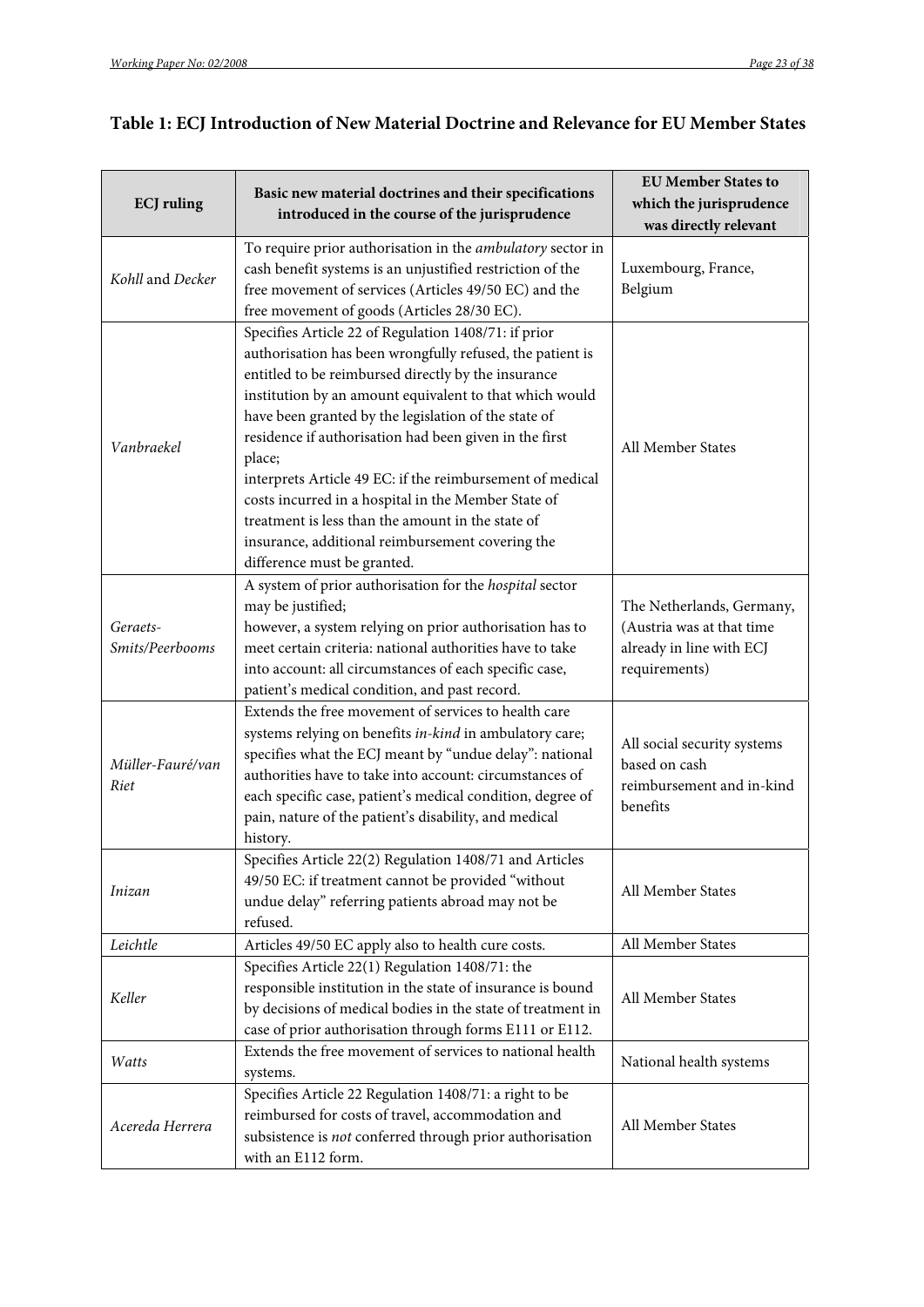<span id="page-23-0"></span>*Working Paper No: 02/2008 Page 24 of 38*

-

#### **3.3. Member State Preoccupation with the** *Kohll/Decker* **Jurisprudence**

All "old" 15 EU Member States, without exception, commented either in a written or oral observation at one point or the other on the *Kohll/Decker* jurisprudence in the proceedings before the Court. Table 2 illustrates this extraordinary preoccupation with the patient mobility case law: in total 74 observations in ten cases.<sup>[22](#page-23-1)</sup> *Kohll* and *Decker* received a great deal of attention especially from Member States running a social security system, and to a lesser degree from national health systems. The interest in the follow-up cases was more equally distributed. Table 2 also indicates that legal and political mobilisation efforts by organised interest groups to push the jurisprudence forward were neither systematic nor strategic. Two aspects are striking: first, many Member States were involved with one or two cases: Belgium (1), France (1), Germany (1), Luxembourg (2), the Netherlands (2), Spain (2), and the UK (1). It follows that there was, second, no country from which ECJ cases originated *en masse*.

<span id="page-23-1"></span><sup>&</sup>lt;sup>22</sup> In his chapter on Sex Equality Law (with Rachel Cichowski) Stone Sweet counted only 142 Member State observations for 88 rulings (2004: 187).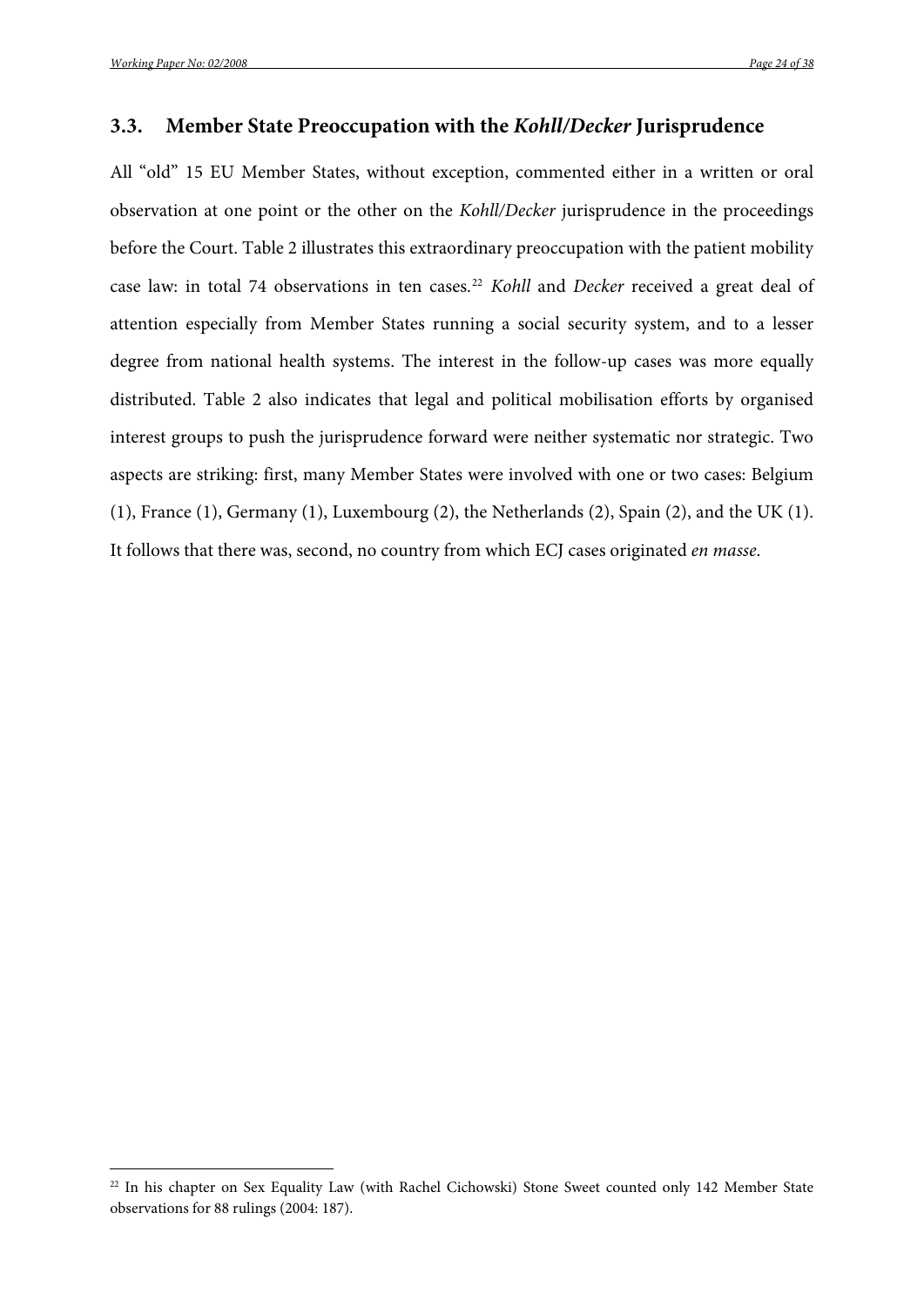|                                                                                                                                                                                                                                                                                                                                                                                                                              |                      |                                                                         | <b>Social</b><br>security<br>systems<br>based on<br>benefits in<br>kind |   | <b>Social</b><br>security<br>systems<br>based on cash<br>reimbursement |   |   | <b>National health systems</b> |  |  |              |  |              |   |   |   |           |
|------------------------------------------------------------------------------------------------------------------------------------------------------------------------------------------------------------------------------------------------------------------------------------------------------------------------------------------------------------------------------------------------------------------------------|----------------------|-------------------------------------------------------------------------|-------------------------------------------------------------------------|---|------------------------------------------------------------------------|---|---|--------------------------------|--|--|--------------|--|--------------|---|---|---|-----------|
| Case                                                                                                                                                                                                                                                                                                                                                                                                                         | Date of<br>Judgement | <b>Referring Court</b>                                                  | D                                                                       | A | <b>NL</b>                                                              | F | B | L                              |  |  | DK SF GR IRL |  | $\mathbf{I}$ | P | Е | S | <b>UK</b> |
| Decker<br>C-120/95                                                                                                                                                                                                                                                                                                                                                                                                           | 28.04.1998           | Conseil arbitral des<br>assurances sociales<br>(Luxembourg)             |                                                                         |   |                                                                        |   |   |                                |  |  |              |  |              |   |   |   |           |
| Kohll<br>C-158/96                                                                                                                                                                                                                                                                                                                                                                                                            | 28.04.1998           | Cour de Cassation<br>(Luxembourg)                                       |                                                                         |   |                                                                        |   |   |                                |  |  |              |  |              |   |   |   |           |
| Vanbraekel<br>C-368/98                                                                                                                                                                                                                                                                                                                                                                                                       | 12.07.2001           | Cour du travail de<br>Mons (Belgium)                                    |                                                                         |   |                                                                        |   |   |                                |  |  |              |  |              |   |   |   |           |
| Geraets-<br>Smits/Peerbooms<br>C-157/99                                                                                                                                                                                                                                                                                                                                                                                      | 12.07.2001           | Arrondissements-<br>rechtbank te<br>Roermond (the<br>Netherlands)       |                                                                         |   |                                                                        |   |   |                                |  |  |              |  |              |   |   |   |           |
| Müller-Fauré/van<br>Riet<br>C-385/99                                                                                                                                                                                                                                                                                                                                                                                         | 13.05.2003           | Centrale Raad van<br>Beroep (the<br>Netherlands)                        |                                                                         |   |                                                                        |   |   |                                |  |  |              |  |              |   |   |   |           |
| Inizan<br>$C - 56/01$                                                                                                                                                                                                                                                                                                                                                                                                        | 23.10.2003           | Tribunal des<br>Affaires de sécurité<br>sociale de Nanterre<br>(Franca) |                                                                         |   |                                                                        |   |   |                                |  |  |              |  |              |   |   |   |           |
| Leichtle<br>$C - 8/02$                                                                                                                                                                                                                                                                                                                                                                                                       | 18.03.2004           | Verwaltungsgericht<br>Sigmaringen<br>(Germany)                          |                                                                         |   |                                                                        |   |   |                                |  |  |              |  |              |   |   |   |           |
| Keller<br>$C-145/03$                                                                                                                                                                                                                                                                                                                                                                                                         | 12.4.2005            | Juzgado de lo<br>Social nº 20 de<br>Madrid (Spain)                      |                                                                         |   |                                                                        |   |   |                                |  |  |              |  |              |   |   |   |           |
| Watts<br>C-372/04                                                                                                                                                                                                                                                                                                                                                                                                            | 16.5.2006            | Court of Appeal<br>(England and<br>Wales) (United<br>Kingdom)           |                                                                         |   |                                                                        |   |   |                                |  |  |              |  |              |   |   |   |           |
| Acereda Herrera<br>C-466/04                                                                                                                                                                                                                                                                                                                                                                                                  | 15.6.2006            | <b>Tribunal Superior</b><br>de Justicia de<br>Cantabria (Spain)         |                                                                         |   |                                                                        |   |   |                                |  |  |              |  |              |   |   |   |           |
| Notes: The hatched cases stand for having commented with a written or oral observation in the specific case.<br>A=Austria, B=Belgium, DK=Denmark, SF=Finland, F=France, D=Germany, GR=Greece, IRL=Ireland, I=Italy,<br>L=Luxembourg, NL= Netherlands, P=Portugal, E=Spain, S=Sweden, UK=United Kingdom.<br>In the rulings Caracte Smite/Deerheams and Müller Equre from Diet Nerway and Jeoland also submitted observations. |                      |                                                                         |                                                                         |   |                                                                        |   |   |                                |  |  |              |  |              |   |   |   |           |

# **Table 2: Written or Oral Observations on the** *Kohll/Decker* **Jurisprudence by Member State**

In the rulings *Geraets-Smits/Peerbooms* and *Müller-Fauré/van Riet*, Norway and Iceland also submitted observations. In *Acereda Herrera*, Cyprus and Poland also submitted observations. In *Watts*, Malta and Poland also submitted observations.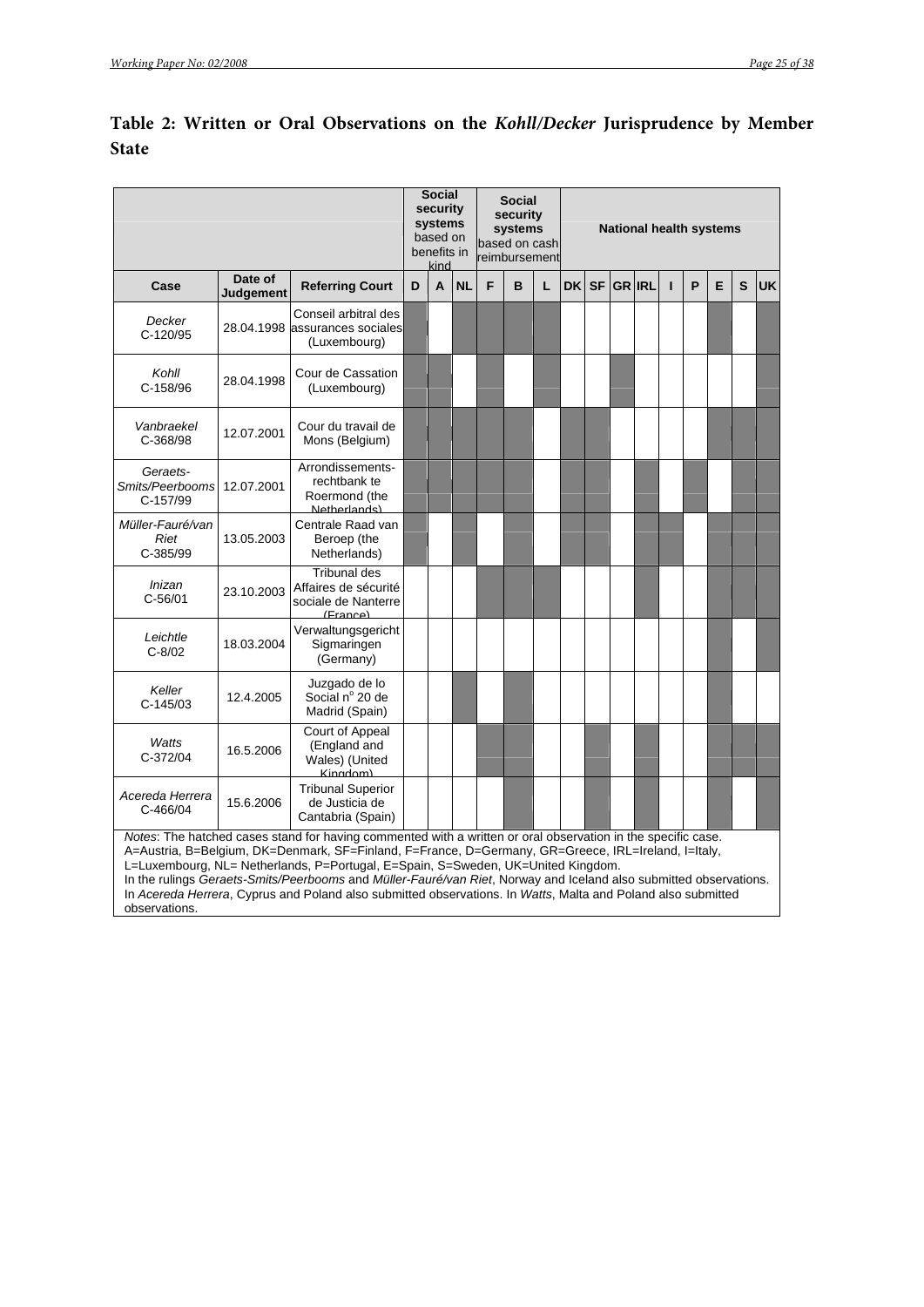#### <span id="page-25-0"></span>**3.4. Judicial Activism and Self-Restraint**

In the *Kohll/Decker* jurisprudence we can see both judicial activism and self-restraint at work. The ECJ was an activist court in that it applied, against the unified interests of EU Member States, the basic freedoms of services and goods to health care and thereby challenged national welfare states. At the same time, when it came to the actual design of this intrusion into the domestic sphere of social protection, the Court exercised considerable self-restraint by limiting the impact of its decisions largely to the less costly ambulatory sector and by accepting – contrary to other policy areas – justifications of an economic nature for the restriction of free movement.<sup>[23](#page-25-1)</sup>

Why did the ECJ restrain itself? First, from the beginning most Member States reacted very negatively toward the *Kohll/Decker* jurisprudence and refused to implement it. Only with the ECJ's fine-tuning and its application to one group of Member States while leaving the rest undecided did the united front of rejection start to crumble. The most visible sign of this development is the French position in the *Watts* proceeding. In earlier cases the French government had been fiercely opposed to the *Kohll/Decker* jurisprudence. Nevertheless, it finally implemented the jurisprudence. In *Watts*, the French government did not back the position of the UK government and all the other national health systems but claimed that the *Kohll/Decker* jurisprudence also had to be applied to the national health systems. A second reason for the ECJ's self-restraint was that the Member State reactions sensitised the Court to their concerns. It is plausible to assume that in the ECJ proceedings, Member State governments succeeded in persuading the Court of the peculiar nature of national social protection systems and the dangers of an unrestricted application of the basic freedoms, i.a. by

<span id="page-25-1"></span><sup>&</sup>lt;sup>23</sup> Before the 1990s, the ECJ rejected in numerous cases that aims of an economic nature were able to justify restrictions of free movement (see e.g. Case C-352/85 para. 30; Case C-353/89 or Case C-398/95 para. 23). In its reasoning in *Kohll* and *Decker* the ECJ signalled a change in this orthodox position. The ECJ held in *Kohll* that the maintenance of a balanced medical and hospital service could fall within the grounds of public health under Article 46 EC (para. 50). The acceptance of justifications by the ECJ can best be seen in the follow-up jurisprudence in which the Court was interested in obtaining evidence from Member States with regard to the impact of its former rulings.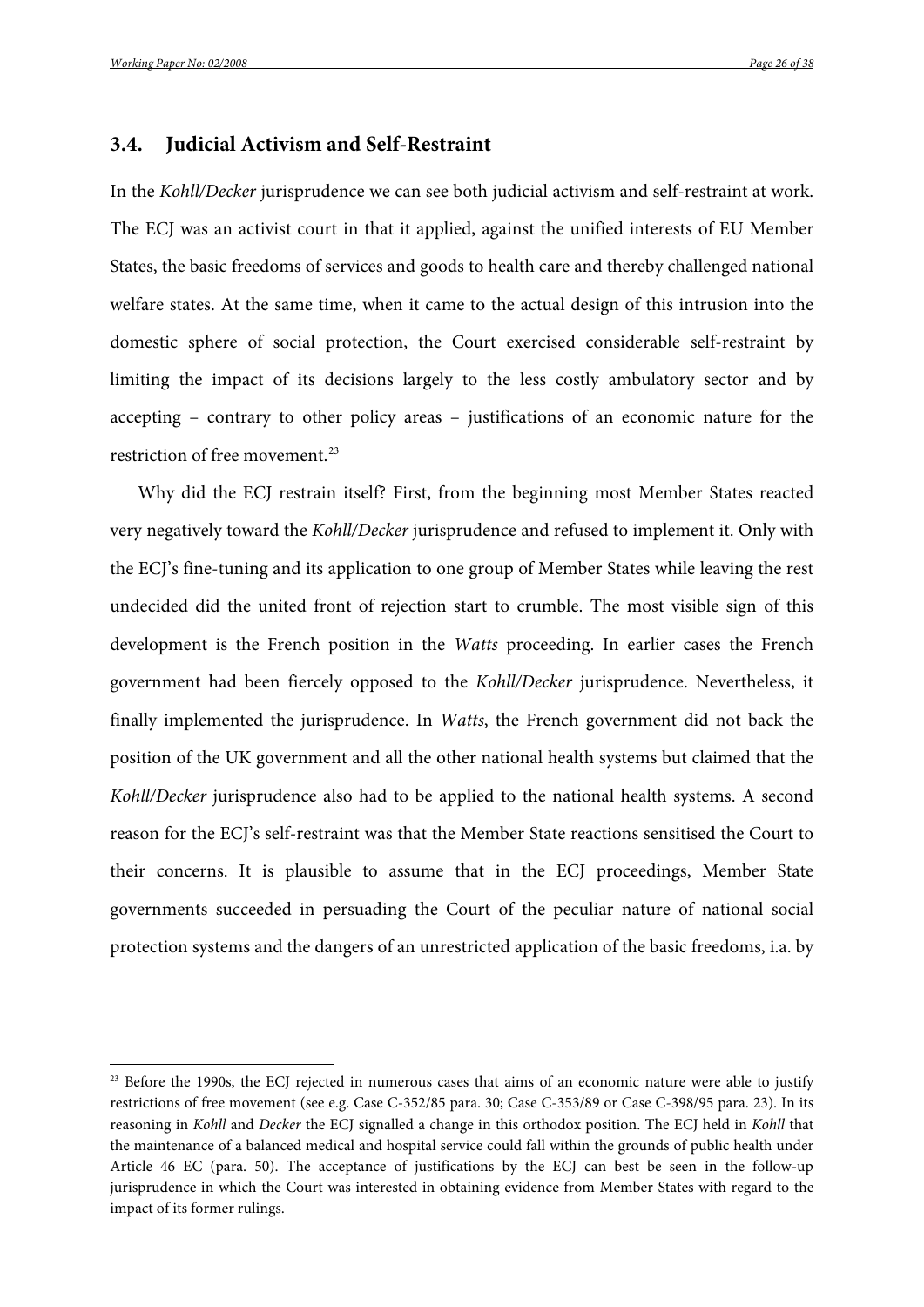providing empirical "evidence".<sup>[24](#page-26-0)</sup> The ECJ thus seems to have recognised the sensitivities in this area, which is one of the last exclusive domains of the Member States. In return, Member States implemented the narrowed requirements of the jurisprudence, as will be seen in the following part.

<span id="page-26-0"></span><sup>&</sup>lt;sup>24</sup> According to Advocate General Ruiz-Jarabo Colomer, the Dutch government informed the Court in the oral hearing in *Müller-Fauré/van Riet* that about 14.000 insured persons had made use of treatment abroad although prior authorisation was still required (see his Opinion) (http://curia.europa.eu).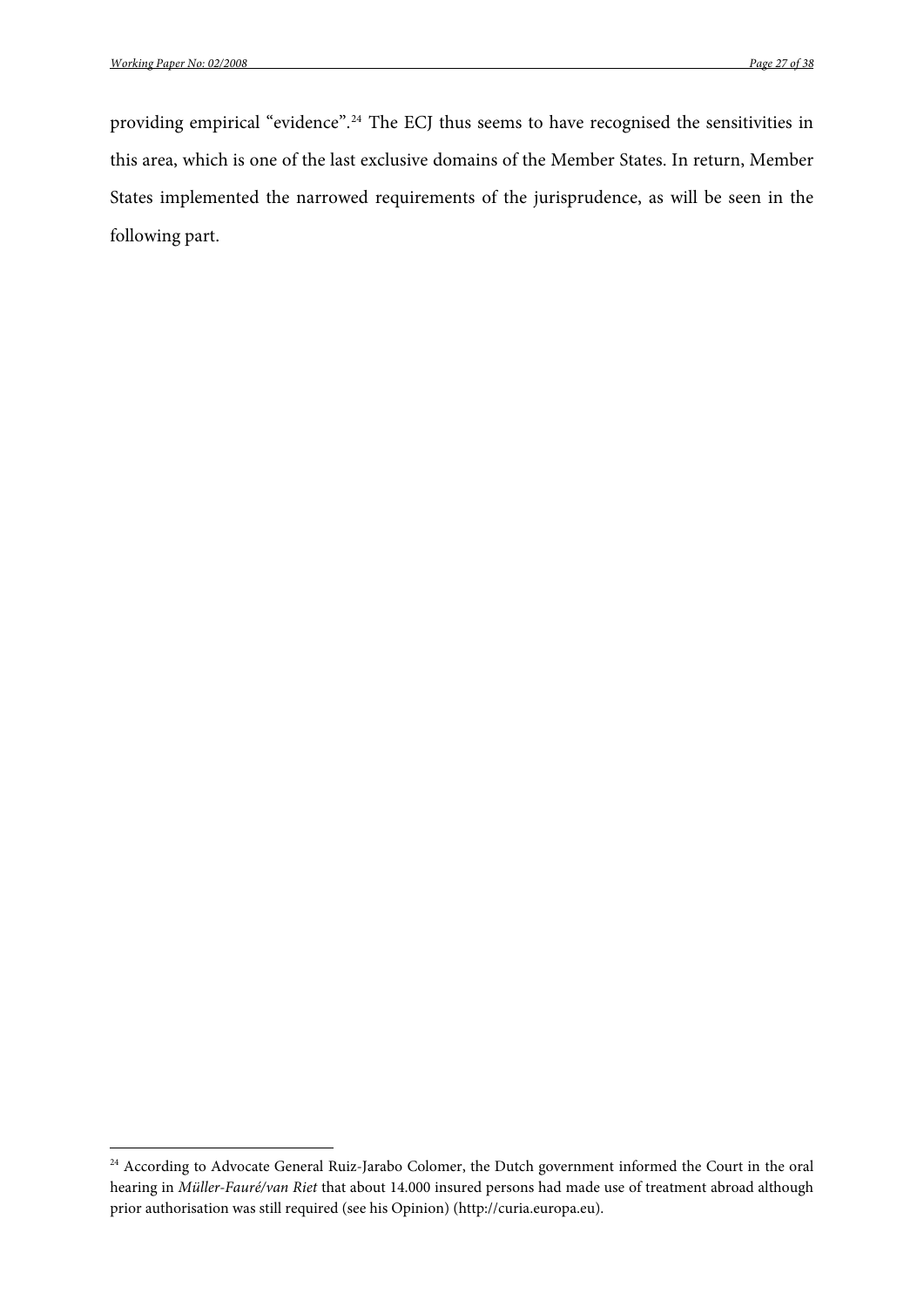# <span id="page-27-0"></span>**4. FINE-TUNING AND ITS CONSEQUENCES FOR IMPLEMENTATION: GERMANY, FRANCE AND THE UNITED KINGDOM**[25](#page-27-1)

In Germany, France and the United Kingdom (UK) the fine-tuning of the jurisprudence by the ECJ – and along with that ECJ self-restraint – influenced implementation processes and outcomes, though to differing degrees.

### **4.1. Germany**

-

In Germany, *Kohll* and *Decker* were seen as an example of "activist" ECJ policy-making. Horst Seehofer, German Federal Minister of Health, commented on *Kohll* and *Decker* in a press release on the very day they were issued. He considered them to be highly problematic.<sup>[26](#page-27-2)</sup> In the Administrative Commission on Social Security for Migrant Workers, Seehofer was less diplomatic and, according to participants, called for the immediate revision of the rulings. The German Ministry of Health, most of the statutory health insurance funds and also medical associations perceived the rulings as an intrusion into a sphere that was held to be under exclusive control of the Member States: the organisation of the fundamental principles of the social protection system. They feared that not only ambulatory but also unlimited and unconditioned mobility in the hospital sector would be triggered by the ECJ decisions. In this case the political and, more importantly, financial costs would have been considerable. Therefore, as a matter of principle, they initially rejected the entire jurisprudence on patient mobility. In the proceedings before the Court in the follow-up cases, the German government reiterated its position that health care services were not of an economic nature.<sup>[27](#page-27-3)</sup> If the Court was to decide differently, the German government found prior authorisation procedures justified in the hospital sector.

<span id="page-27-1"></span><sup>25</sup> A more detailed account of the impact of the *Kohll/Decker* jurisprudence on administrative practices and social codes in Germany, France and the UK can be found in Obermaier (2008).

<span id="page-27-2"></span><sup>26</sup> See Federal Ministry of Health, Press release, *Eine Auszehrung der deutschen Krankenversicherung muß*  verhindert werden, Nº 28, 28 April 1998.

<span id="page-27-3"></span><sup>27</sup> After the ECJ delivered *Müller-Fauré/van Riet* in 2003, Germany stopped commenting on the follow-up cases (see Table 2).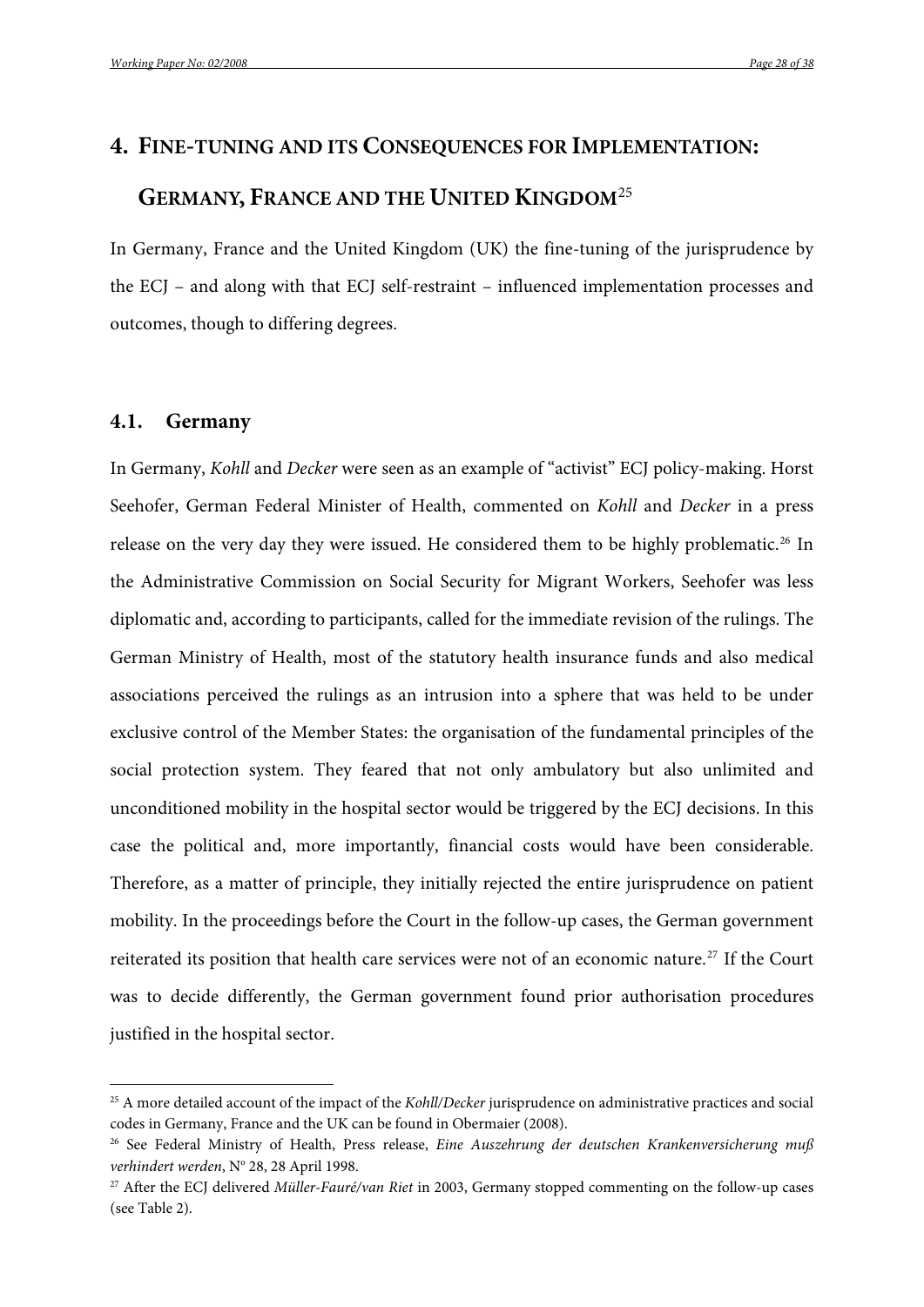In the follow-up rulings, notably *Geraets-Smits/Peerbooms* (2001) and *Müller-Fauré/van Riet* (2003), the ECJ confined the scope of the jurisprudence *de facto* to the ambulatory sector, i.e. the Court extended the scope in principle to hospital cases, however, only under restrictive conditions. This narrowing down of the original broad *Kohll/Decker* doctrines convinced the German Ministry of Health and the other health care actors that the ECJ, first, acknowledged the complexities and specificities of domestic health care systems and, second, took into account Member States' concerns about the *Kohll/Decker* jurisprudence. Consequently, the scepticism toward the ECJ in general, and the *Kohll/Decker* jurisprudence in particular, decreased substantially. The self-restrained ECJ approach thus helped to overcome the most abrasive lines of resistance and paved the way for implementing the *Kohll/Decker* jurisprudence.

Despite the initial resistance, in 2003, the German government incorporated the requirements of the jurisprudence into its fifth book of the social code (*Sozialgesetzbuch*, SGB) with the help of the Statutory Health Insurance Modernization Act. Then, as a matter of principle, insured persons were entitled to care providers in other Member States of the EU/EEA[28](#page-28-0), and also entitled to choose cash instead of in-kind benefits in general, i.e. for all health care entitlements. In compliance with the ECJ jurisprudence, however, several important restrictions were built into the law. First, cash reimbursement was limited to ambulatory care. Hospital care abroad remained dependent on prior authorisation by the competent insurance fund. Second, before reimbursing, the insurance funds must deduct costs for administrative additional work and expenses and costs for the missing efficiency controls as well as other extra payments. Third, before choosing cash instead of in-kind benefits, the insured persons have to consult the insurance funds, and they have to stick to their choice for at least one year. Because of these conditionalities, the impact of the legislative changes was limited.

<span id="page-28-0"></span><sup>&</sup>lt;sup>28</sup> The European Economic Area (EEA) was founded in 1994. It comprises the EU Member States and the three EFTA Member States: Iceland, Liechtenstein and Norway.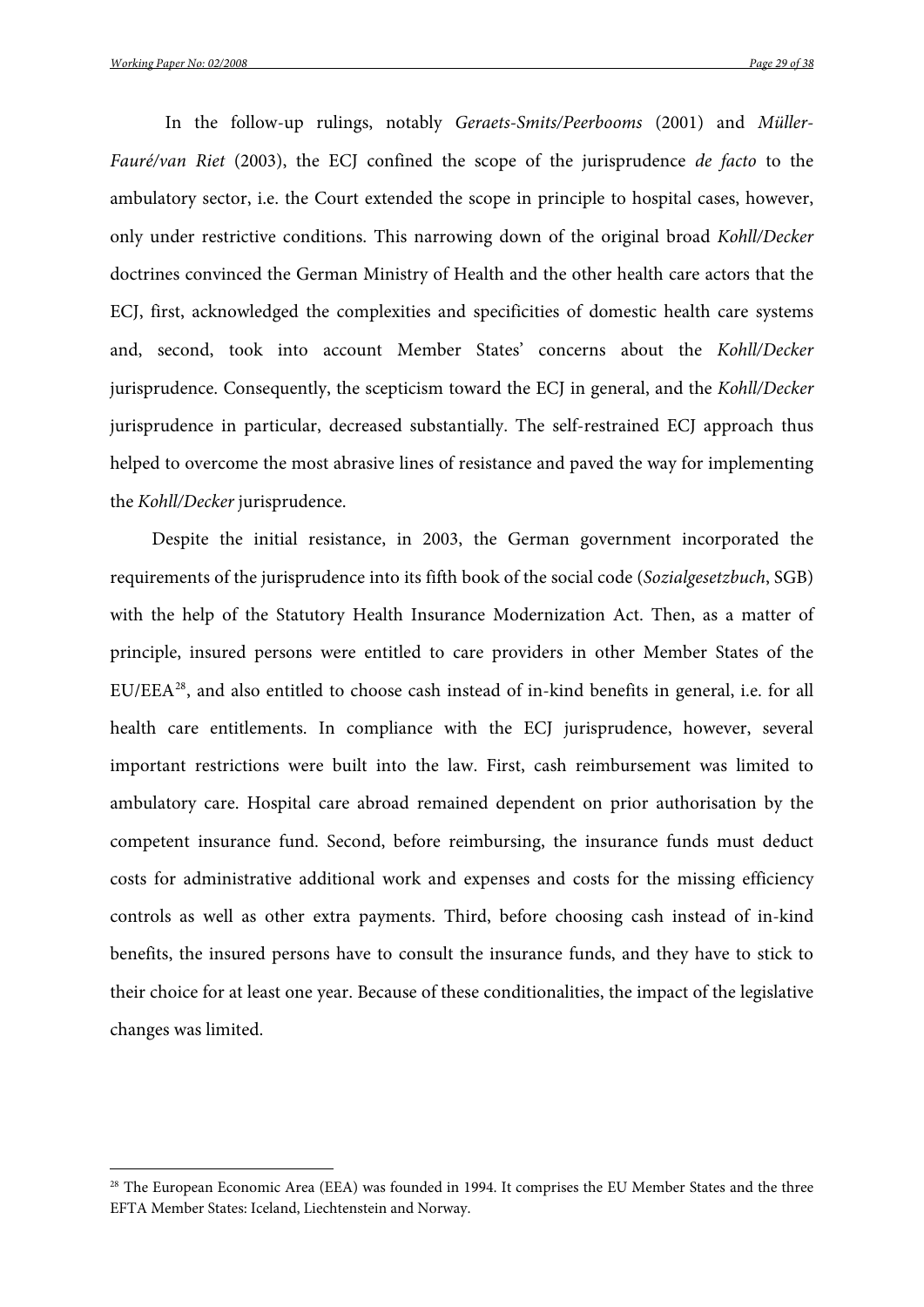#### <span id="page-29-0"></span>**4.2. France**

In France, the constant refinement of the jurisprudence was not decisive for the pace of the implementation, but all the more for the outcome. The French case *Inizan* (2003), which was part of the fine-tuning process, was an additional element to take into account for the French government but not of great importance. Since the ECJ narrowed down the original doctrines, the changes in the French social code remained minor. The French government incorporated the requirements of the *Kohll/Decker* jurisprudence into its social codes (*Code de la Sécurité Sociale*, CSS; *Code de la Santé Publique*, CSP) in a slow and gradual process. Through circulars that invalidated or complemented preceding circulars, the French government adapted the CSS and CSP step by step. Finally, in 2005, new articles were inserted into the CSS (R. 332-3 to 6), in which for the first time, non-EU/EEA and EU/EEA cases were treated differently. Treatment can now be obtained in any EU/EEA Member State and reimbursement has to be provided. However, following the ECJ jurisprudence, unconditional reimbursement of costs incurred abroad was confined to ambulatory health care. In addition, in Articles L. 6211-2-1 and R. 6211-46 to 56 of the CSP, the French government determined that EU/EEA laboratories could offer their services to French patients under the same conditions as French providers. Overall, similar to Germany, the impact of the rulings was limited.

#### **4.3. The United Kingdom**

The UK government, similar to Germany and France, rejected the *Kohll* and *Decker* rulings and their transferability to the National Health Service (NHS). The refinement of the jurisprudence by the ECJ influenced both the implementation process and outcome in the UK. *Vanbraekel* and particularly *Geraets-Smits/Peerbooms* clarified in 2001 that, first, in-kind benefit systems fell within the scope of the free movement of services, and that, second, if a Member State could not provide a treatment "without undue delay," it had to refer the patient to another Member State. Because of the NHS logic of rationing health care, waiting times for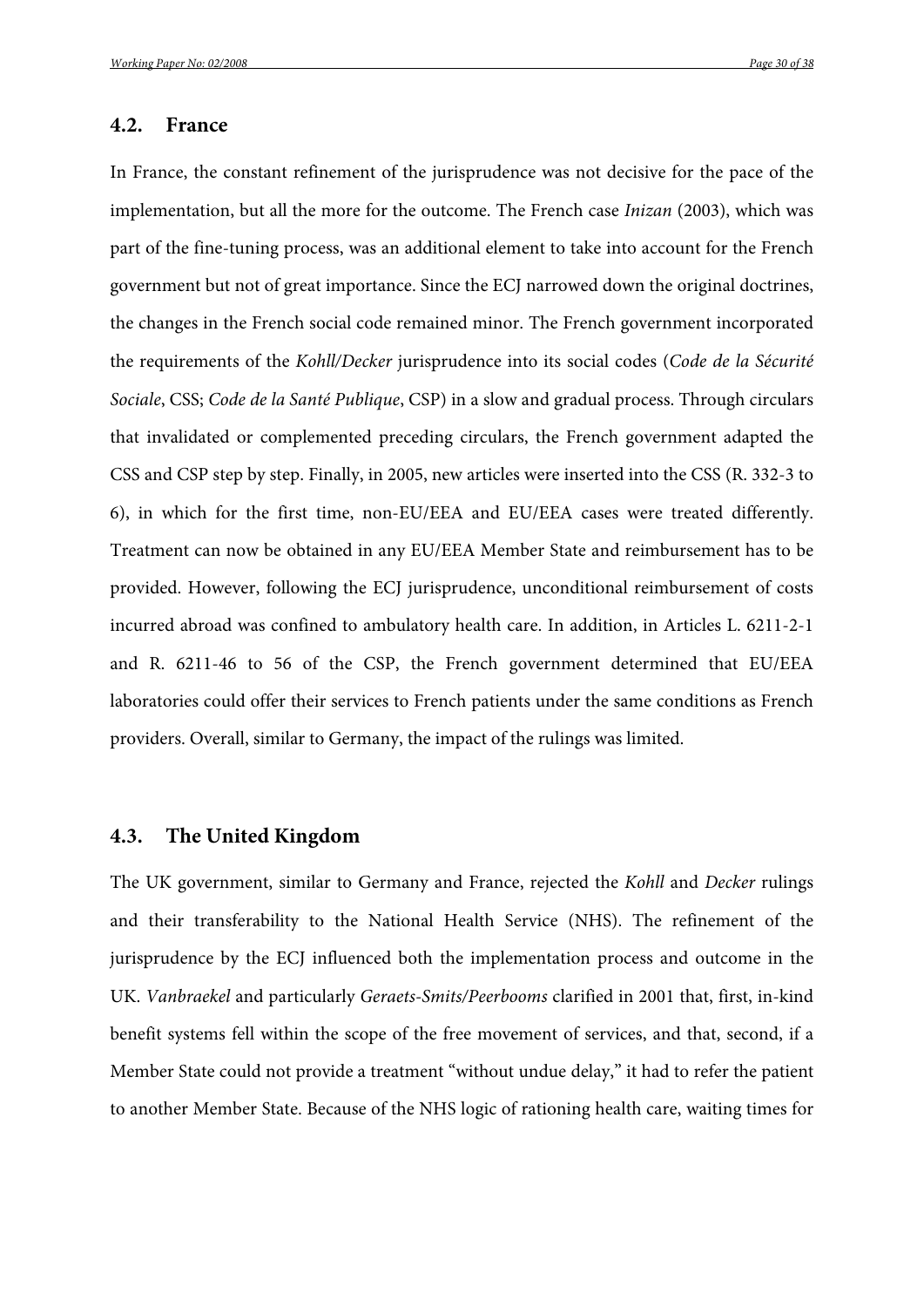an operation were extremely long for UK patients.<sup>[29](#page-30-0)</sup> The question of what "undue delay" meant in practice was therefore of great importance to the UK government. The rulings *Vanbraekel* and *Geraets-Smits/Peerbooms* forced the UK to set in motion the first implementation steps in 2001/02. First, it repealed Section 5(2)(b) of the NHS Act from 1977 and gave the Secretary of State the possibility to contract with health care providers from abroad. In addition, the UK government amended Paragraph 15(A) of the NHS and Community Care Act from 1990. Second, the UK government started a centrally planned pilot scheme for treating patients overseas and amended the travel regulations. The ECJ follow-up ruling *Müller-Fauré/van Riet* in 2003 had additional direct consequences for the UK case *Watts*. The first-instance Administrative Court of the Queen's Bench Division of the High Court ruled in *Watts* that *Müller-Fauré/van Riet* was applicable to the NHS. Although the government appealed the national court decision, it set further steps toward compliance: it developed detailed guidance to the public and to local health care commissioners on managing requests for overseas treatment and it reimbursed patients who received health care abroad on a discretionary basis. However, due to the restrained ECJ approach, the impact of the rulings was also minor in the UK.

To sum up, the ECJ's fine-tuning influenced the implementation process in Germany, to a lesser degree in the UK. More importantly, the implementation outcome was affected by the fine-tuning of the *Kohll* and *Decker* rulings. All three countries allowed patient mobility to a certain degree, but only under restrictive conditions. Since the ECJ narrowed down the doctrinal content of the original rulings and limited the scope *de facto* to ambulatory care, the actual effect diminished accordingly. Ultimately, the tremendous impact which was postulated by legal and political science scholarship, that is the massive change of the institutional configuration of domestic health care systems, did not come true.

<span id="page-30-0"></span><sup>&</sup>lt;sup>29</sup> High waiting times for treatment were a central problem identified within the NHS. The government admitted in 2000 that "[a]t present the average wait to see a consultant for an outpatient appointment is seven weeks and the average time that people have been waiting for an operation is three months. But some people wait much longer than this – up to 18 months for inpatient treatment – and it is this which so concerns the public" (Department of Health, The NHS Plan, July 2000: 103).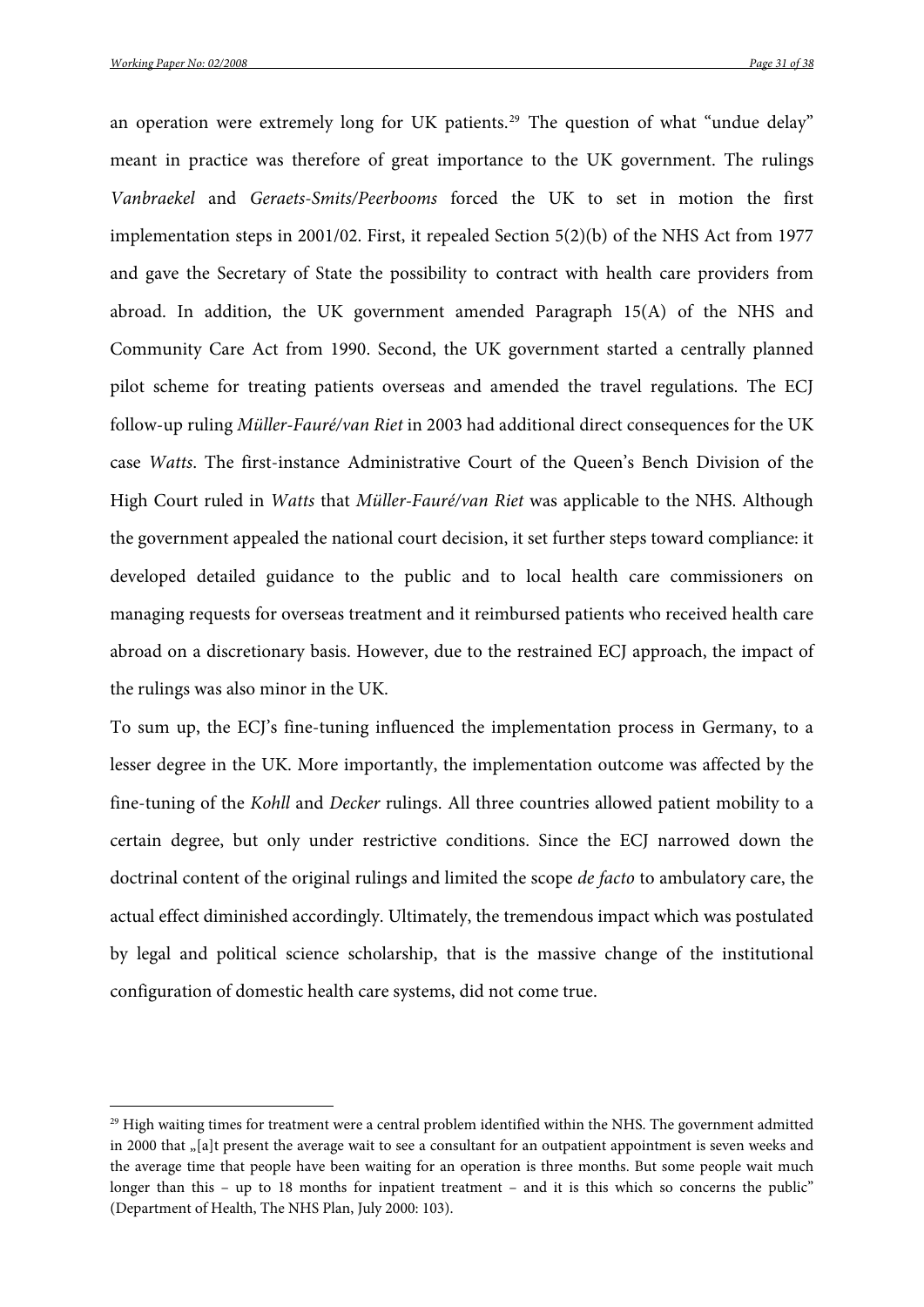### <span id="page-31-0"></span>**5. A MORE ENCOMPASSING MODEL OF JUDICIAL POLITICS**

Against the background of the empirical evidence presented above, the existing models of judicial politics have to be revised. They did take into consideration to a certain extent interactions between the ECJ, national courts, and private litigants, as well as the impact of these relationships on doctrinal outcomes. However, they did not assess legislative outcomes and the interaction between the follow-up rulings and the outcomes. The model proposed in this paper incorporates the interaction between the ECJ's fine-tuning and implementation processes at the Member State level.

I argue that the gradual fine-tuning of the content and scope of a ruling through the ECJ shapes the implementation behaviour and implementation outcome of Member States. The Court first establishes a new doctrine for a specific country case. Then, in order to guarantee its uniform application across the EU in the follow-up rulings, it tailors the doctrine and its consequences to the systems of other EU Member States. This on-going development, i.e. the fine-tuning of the jurisprudence (restriction and extension of the material doctrines) by the ECJ, is an important intervening variable that contributes, first, to the willingness of Member States to implement Court rulings and, second, to the pace of implementation.<sup>[30](#page-31-1)</sup> The fine-tuning may kick-start, accelerate, or help finalize an implementation process, and this happens for three reasons: First, the refinement of the jurisprudence by the ECJ provides Member States with more information on what is required to comply with a ruling. The judicial uncertainty caused by a first ECJ ruling, which postulates new legal principles, decreases step by step with each subsequent ruling. However, follow-up rulings may also raise new questions. Second, with increased information on the scope of new ECJ doctrines, the potential and actual financial, administrative and political costs of the implementation of the Court ruling become more predictable for Member States. Third, in the process of fine-tuning its jurisprudence, the ECJ is responsive to criticism and practical problems that emerge in the

<span id="page-31-1"></span><sup>&</sup>lt;sup>30</sup> Other relevant variables to explain Member State compliance are: goodness-of-fit, domestic political preferences, national court rulings, as well as management and enforcement activities of the European Commission.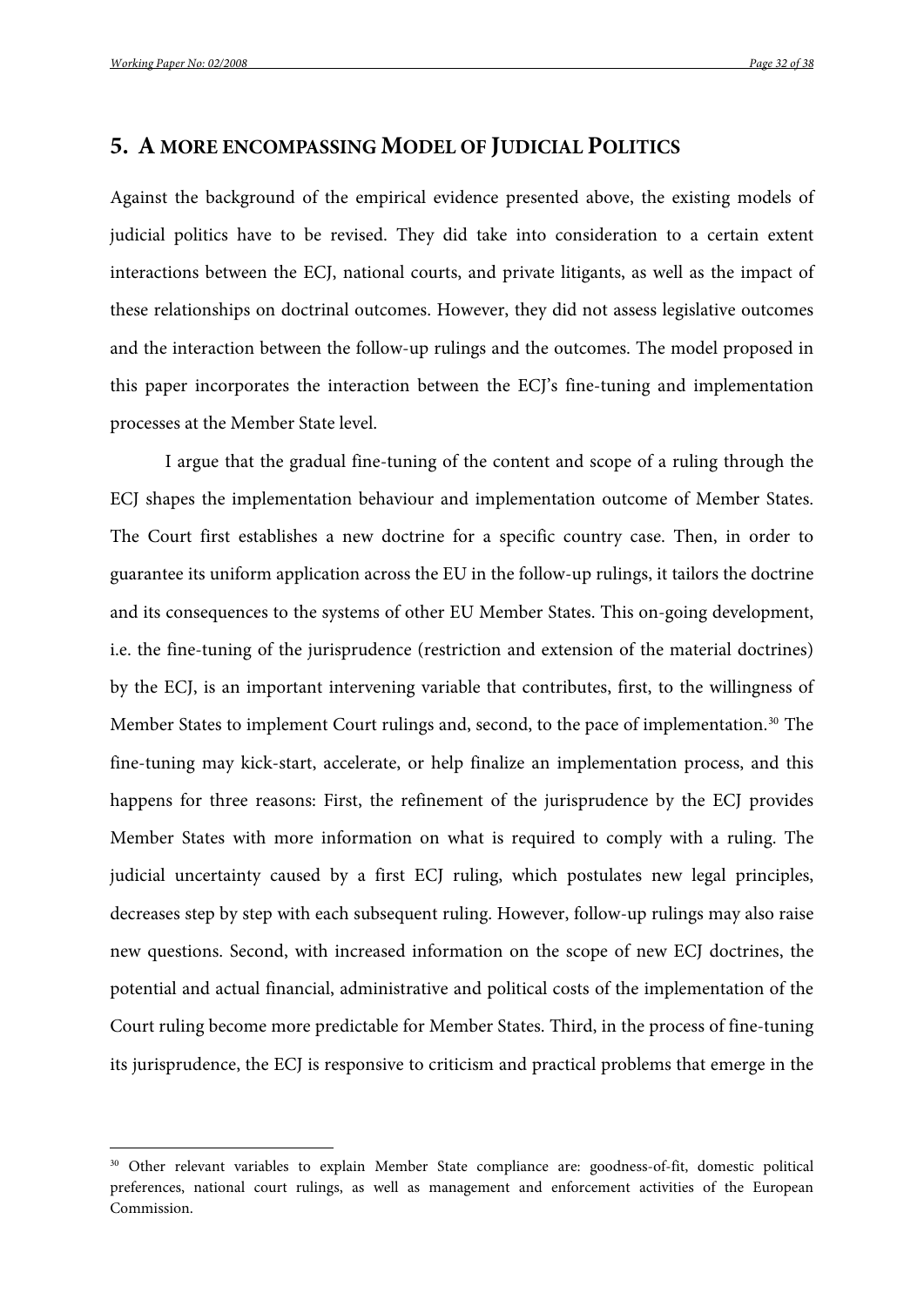follow-up cases. To guarantee Member States' compliance, the ECJ is ready to exercise considerable self-restraint with regard to the concrete design of its doctrines.

The scope of the proposed model of judicial politics claims, however, only limited application. It particularly applies to policy fields which are of utmost importance to EU Member States. Social policy belongs to the core duties and responsibilities of Member States. Every EU-level intervention in this domain is seen as an unjustified intrusion. A second scope condition is that the proposed model does not apply to all ECJ rulings equally. The ECJ may also clarify a question in only one singular ruling without the need for further follow-up cases. However, most ECJ rulings seem to be part of longer series of cases.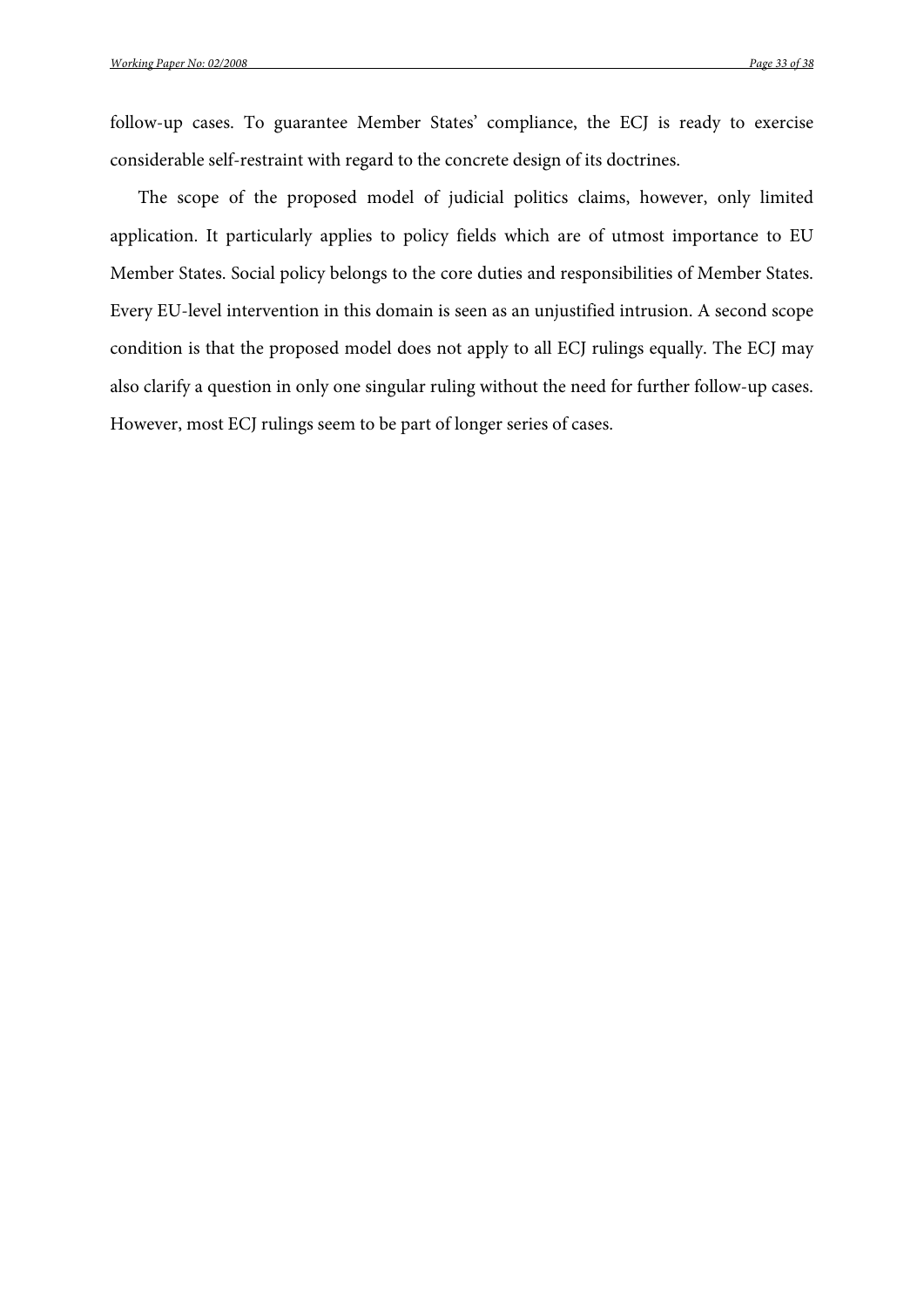# <span id="page-33-0"></span>**6. CONCLUSION**

Legal and, even more so, political science scholars expected a considerable impact of the *Kohll* and *Decker* rulings on domestic social protection systems. Scholars based this assessment on the far-reaching doctrines of the rulings. However, the scholarly and political criticism and concerns were absorbed by the ECJ in its follow-up cases which fine-tuned the *Kohll* and *Decker* principles. Consequently, the actual impact was minor compared to what was postulated.

Pierson distinguished between several types of slow-moving processes, one of them being a "cumulative" type, where a "change in a variable is continuous but extremely gradual" (2004: 82). The ECJ's fine-tuning in the case of *Kohll* and *Decker* could be understood as such a process, in which the variable, the doctrines of the jurisprudence, changed gradually. Scholarly research has to take into account this slow-moving process of the fine-tuning of the jurisprudence by the ECJ. The impact of rulings with new doctrinal principles on the Member State level has to be seen against the background of this process.

By not paying adequate attention to the slow-moving process of the ECJ's fine-tuning, scholars may overestimate the doctrinal content in rulings while missing the narrowing down of this content. The *Kohll/Decker* jurisprudence, which forms the essence of this paper, is certainly a good example for the potential effects of such an omitted variable bias on research.[31](#page-33-1) However, this is certainly not the only example. Recent important social policy cases such as *Laval* and *Viking[32](#page-33-2)* on collective trade union action and *Rüffert[33](#page-33-3)* on the posting of workers, run the same risk of being systematically overestimated with regard to their impact on Member States.

-

<span id="page-33-1"></span><sup>&</sup>lt;sup>31</sup> According to Henry Brady and David Collier, an omitted variable bias exists "when a theoretically relevant explanatory variable is missing." As a consequence "the causal estimate for any given variable that is included may be too large, in which case the causal effect attributed to the included variable is at least partially spurious" (2004: 296).

<span id="page-33-2"></span><sup>32</sup> For the *Laval* and *Viking* rulings see e.g. Falkner and Obermaier (2008).

<span id="page-33-3"></span><sup>&</sup>lt;sup>33</sup> Case C-346/06, *Dirk Rüffert vs. Land Niedersachsen* [2008], not yet reported.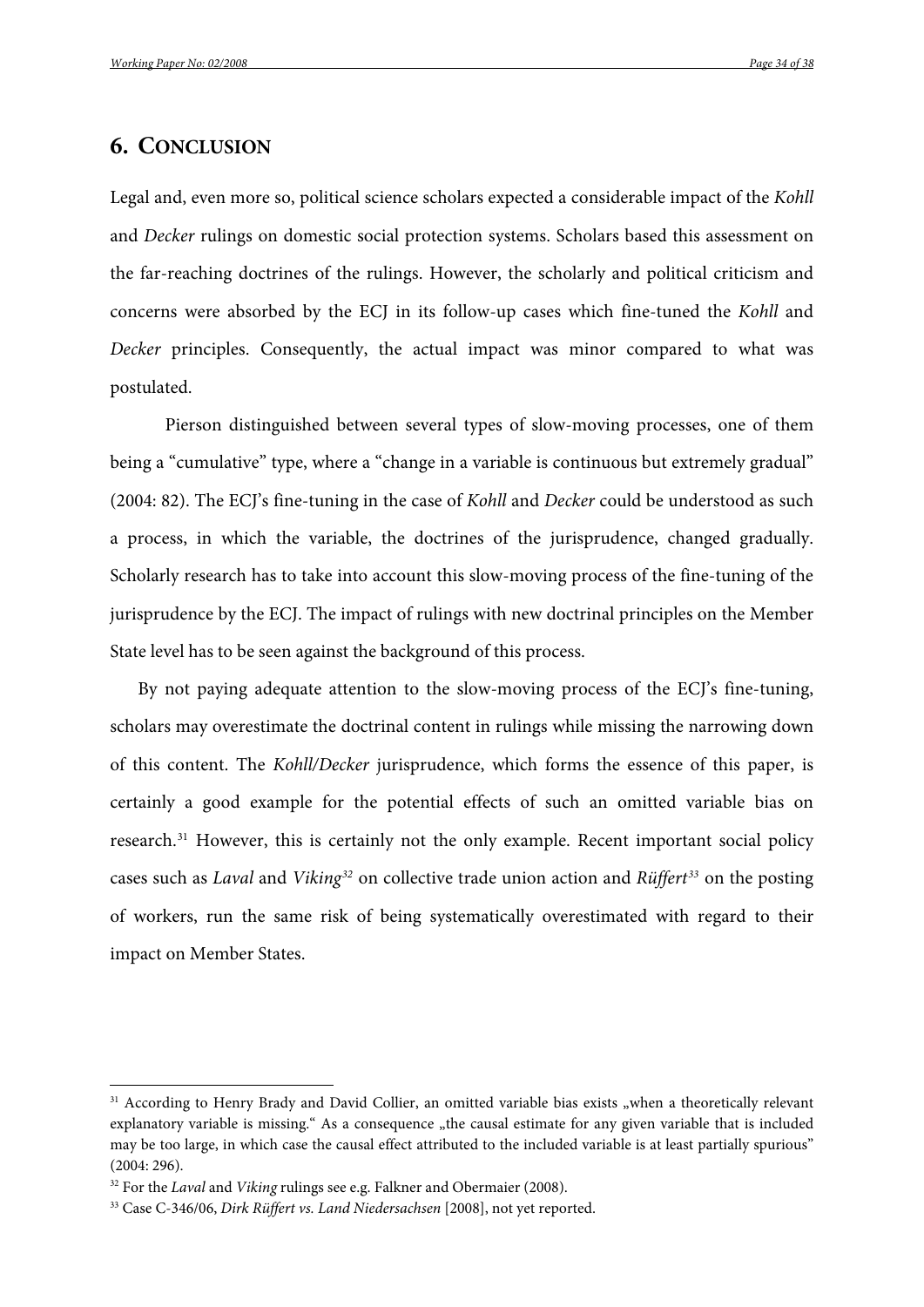# <span id="page-34-0"></span>**7. BIBLIOGRAPHY**

- Abbott, A. (2001) *Time Matters: On Theory and Method*, Chicago: University of Chicago Press.
- Alter, K. J. (2001) *Establishing the Supremacy of European Law. The Making of an International Rule of Law in Europe*, Oxford: Oxford University Press.
- Alter, K. J. (2006) 'Delegation to international courts and the limits of re-contracting political power', in: D. G. Hawkins, D. A. Lake, D. L. Nielson and M. J. Tierney (eds.) *Delegation and Agency in International Organizations,* Cambridge: Cambridge University Press, pp 312-38.
- Arnull, A. (2008) 'The Americanization of EU Law Scholarship', in: A. Arnull, P. Eeckhout and T. Tridimas (eds.) *Continuity and Change in EU Law: Essays in Honour of Sir Francis Jacobs,* Oxford: Oxford University Press, pp 415-31.
- Becker, U. (1998) 'Brillen aus Luxemburg und Zahnbehandlung in Brüssel Die Gesetzliche Krankenversicherung im europäischen Binnenmarkt, zu EuGH v. 28.4.1998, Rs. C-120/95 (Decker), und EuGH v. 28.4.1998, Rs. C-158/96 (Kohll)', *Neue Zeitschrift für Sozialrecht*(8): 359-64.
- Blichner, L. C. and Molander, A. (2008) 'Mapping Juridification', *European Law Journal* 14(1): 36-54.
- Brady, H. E. and Collier, D. (eds.) (2004) *Rethinking Social Inquiry. Diverse Tools, Shared Standards*, Lanham-Boulder-New York-Toronto-Oxford: Rowman & Littlefield.
- Burley, A.-M. and Mattli, W. (1993) 'Europe Before the Court: A Political Theory of Legal Integration', *International Organization* 47(1): 41-76.
- Chalmers, D. (2004) 'The Satisfaction of Constitutional Rhetoric by the European Judiciary', Conference paper, Altneuland: The Constitution of Europe in an American Perspective, April 28-30, New York [\(http://www.jeanmonnetprogram.org/conference\\_JMC\\_Princeton/program.html\).](http://www.jeanmonnetprogram.org/conference_JMC_Princeton/program.html))
- Cichowski, R. A. (2007) *The European Court and Civil Society. Litigation, Mobilization and Governance*, Cambridge: Cambridge University Press.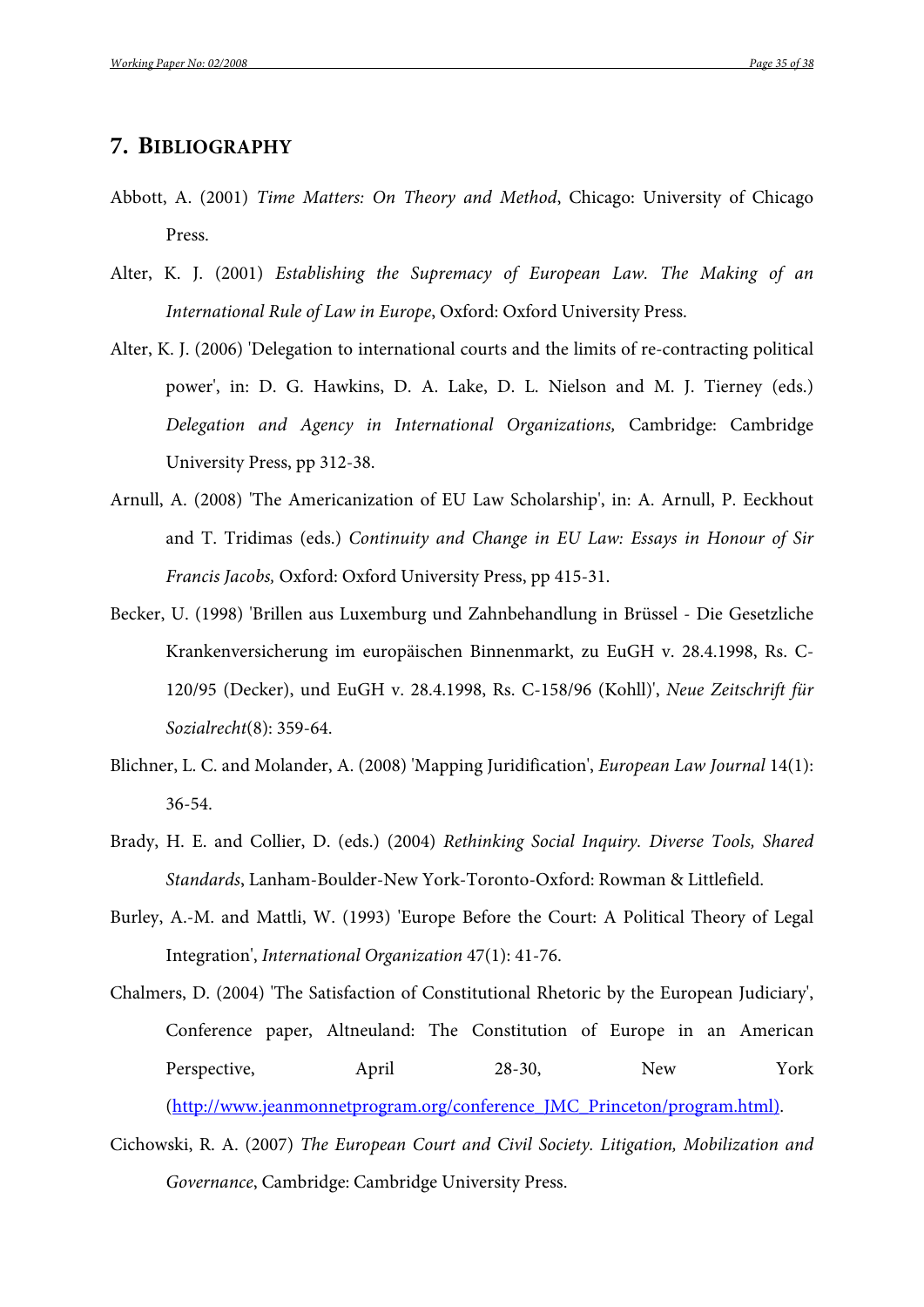- Conant, L. (2003) *Justice Contained. Law and Politics in the European Union*, Ithaca-London: Cornell University Press.
- Everling, U. (2000) 'Richterliche Rechtsfortbildung in der Europäischen Gemeinschaft', *Juristenzeitung* 55(5): 217-27.
- Falkner, G. and Obermaier, A. (2008) 'Aktuelle Reformvorschläge zur EU-Sozialpolitik: Von der Kontroverse zum scheinbaren Konsens', *SWS-Rundschau*(2): 201-20.
- Ferrera, M. (2005) *The Boundaries of Welfare. European Integration and the New Spatial Politics of Social Protection*, Oxford: Oxford University Press.
- Garrett, G. (1995) 'The Politics of Legal Integration in the European Union', *International Organization* 49(1): 171-81.
- Garrett, G., Kelemen, D. R. and Schulz, H. (1998) 'The European Court of Justice, National Governments, and Legal Integration in the European Union', *International Organization* 52(1): 149-76.
- George, A. L. and Bennett, A. (2005) *Case Studies and Theory Development in the Social Sciences*, Cambridge/Massachusetts-London: MIT Press.
- Gobrecht, J. (1999) 'National reactions to Kohll and Decker', *eurohealth* 5(1): 16-17.
- Granger, M.-P. F. (2004) 'When governments go to Luxembourg ... : the influence of governments on the Court of Justice', *European Law Review* 29: 3-31.
- Hart, H. L. A. (1961) *The Concept of Law*, Oxford: Clarendon Press.
- Hartley, T. C. (2007) *The Foundations of European Community Law. An Introduction to the Constitutional and Administrative Law of the European Community*, Oxford: Oxford University Press.
- Hatzopoulos, V. (2000) 'Recent Developments of the Case Law of the ECJ in the Field of Services', *Common Market Law Review* 37(1): 43-82.
- Jorens, Y. (2004) 'Impact de la jurisprudence la plus récente de la Cour européenne de justice sur l'influence des règles relatives au marché intérieur sur les systèmes nationaux de santé, plus spécialement les arrêts prononcés après décembre 2001: Les cas Müller-Fauré Van Riet, Inizan et Leichtle', *Revue belge de sécurité sociale* 46(2): 379-404.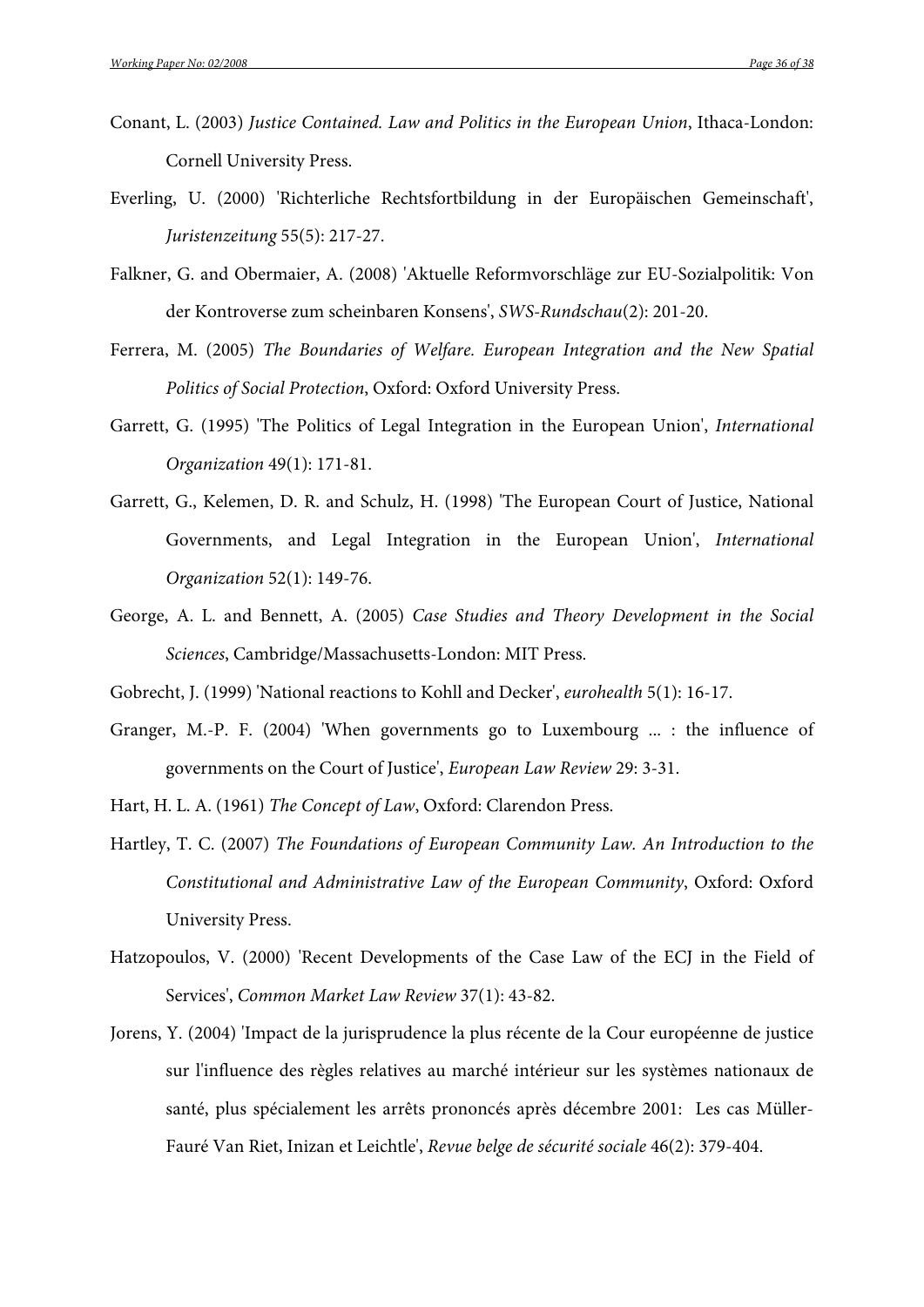Jorens, Y. and Hajdú, J. (2005): 'Training and Reporting on European Social Security. European Report 2005' (Ghent: Ghent University, Department of Social Law) [\(http://www.bb](http://www.bb-international.eu/TRESSAJAX/EUROPEANREPORT/TRESS_finalEuropeanReport.pdf))[international.eu/TRESSAJAX/EUROPEANREPORT/TRESS\\_finalEuropeanReport.pd](http://www.bb-international.eu/TRESSAJAX/EUROPEANREPORT/TRESS_finalEuropeanReport.pdf))

[f\).](http://www.bb-international.eu/TRESSAJAX/EUROPEANREPORT/TRESS_finalEuropeanReport.pdf))

Kelsen, H. (1992, reprint) *Reine Rechtslehre*, Wien: Österreichische Staatsdruckerei.

- Kingreen, T. (2003) *Das Sozialstaatsprinzip im europäischen Verfassungsverbund. Gemeinschaftsrechtliche Einflüsse auf das deutsche Recht der gesetzlichen Krankenversicherung*, Tübingen: Mohr Siebeck.
- Künkele, C. (2000) *Kostenerstattung für medizinische Leistungen im EG-Ausland? Zu den Auswirkungen der EuGH-Entscheidungen Kohll und Decker auf das deutsche Krankenversicherungssystem*, Sankt Augustin: Asgard-Verlag Hippe.
- Leibfried, S. (2005) 'Social Policy: Left to the Judges and the Markets?' in: H. Wallace, W. Wallace and M. A. Pollack (eds.) *Policy-Making in the European Union,* Oxford: Oxford University Press, pp 243-78.

Luhmann, N. (1987, 3rd edition) *Rechtssoziologie*, Opladen: Westdeutscher Verlag.

- Mahoney, J. and Rueschemeyer, D. (eds.) (2003) *Comparative Historical Analysis in the Social Sciences*, Cambridge: Cambridge University Press.
- Martinsen, D. S. (2005a) 'Social Security Regulation in the EU: The De-Territorialization of Welfare?' in: G. De Búrca (ed.) *EU Law and the Welfare State. In Search of Solidarity,*  Oxford: Oxford University Press, pp 89-110.
- Martinsen, D. S. (2005b) 'Towards an Internal Health Market with the European Court', *West European Politics* 28(5): 1035-56.
- McCown, M. (2003) 'The European Parliament before the bench: ECJ precedent and EP litigation strategies', *Journal of European Public Policy* 10(6): 974-95.
- Obermaier, A. J. (2008) 'The National Judiciary Sword of European Court of Justice Rulings: The Example of the *Kohll/Decker* Jurisprudence', *European Law Journal* 14(6): 735-52.